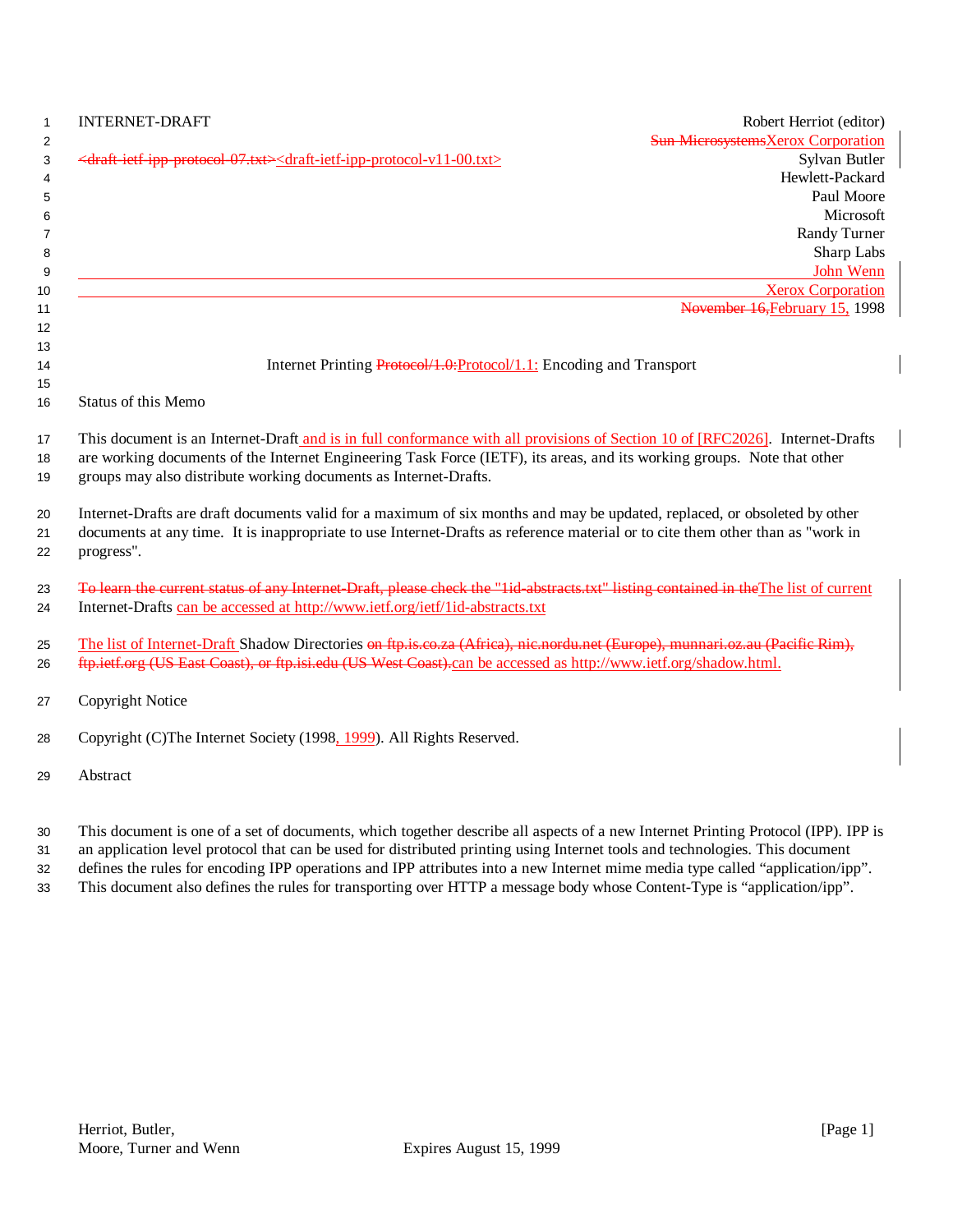The full set of IPP documents includes:

- Design Goals for an Internet Printing Protocol [ipp-req]
- Rationale for the Structure and Model and Protocol for the Internet Printing Protocol [ipp-rat]
- 37 Internet Printing Protocol/1.0:Protocol/1.1: Model and Semantics [ipp-mod]
- Internet Printing Protocol/1.0:Protocol/1.1: Encoding and Transport (this document)
- 39 Internet Printing Protocol/1.0: Protocol/1.1: Implementer's Guide [ipp-iig]
- Mapping between LPD and IPP Protocols [ipp-lpd]

The document, "Design Goals for an Internet Printing Protocol", takes a broad look at distributed printing functionality, and it

enumerates real-life scenarios that help to clarify the features that need to be included in a printing protocol for the Internet. It

- identifies requirements for three types of users: end users, operators, and administrators. It calls out a subset of end user 44 requirements that are satisfied in  $\frac{IPP}{1.0}$ . Operator and administrator requirements are out of scope for version  $\frac{1.0}{1.0}$ .
- 

 The document, "Rationale for the Structure and Model and Protocol for the Internet Printing Protocol", describes IPP from a high level view, defines a roadmap for the various documents that form the suite of IPP specifications, and gives background and rationale for the IETF working group's major decisions.

48 The document, "Internet Printing Protocol/1.0: Protocol/1.1: Model and Semantics", describes a simplified model with abstract objects, their attributes, and their operations that are independent of encoding and transport. It introduces a Printer and a Job object. The Job object optionally supports multiple documents per Job. It also addresses security, internationalization, and directory issues.

52 This document "Internet Printing Protocol/1.0:Protocol/1.1: Implementer's Guide", gives advice to implementers of IPP clients and IPP objects.

The document "Mapping between LPD and IPP Protocols" gives some advice to implementers of gateways between IPP and

LPD (Line Printer Daemon) implementations.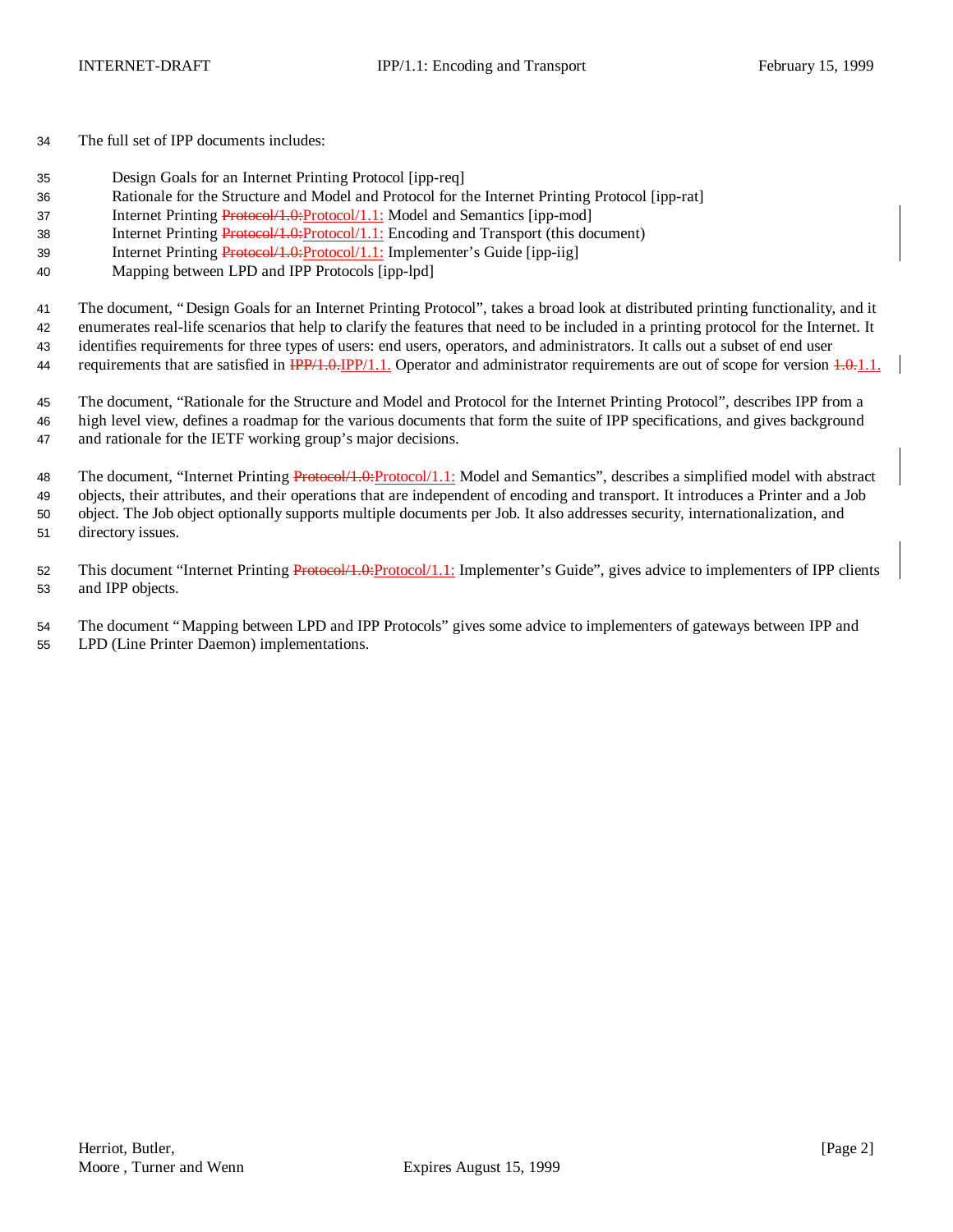56

### Table of Contents

| 57 | 1.  |                                  |  |  |
|----|-----|----------------------------------|--|--|
| 58 | 2.  |                                  |  |  |
| 59 | 3.  |                                  |  |  |
| 60 |     |                                  |  |  |
| 61 |     |                                  |  |  |
| 62 |     |                                  |  |  |
| 63 |     |                                  |  |  |
| 64 |     | 3.5                              |  |  |
| 65 |     |                                  |  |  |
| 66 |     |                                  |  |  |
| 67 |     |                                  |  |  |
| 68 |     |                                  |  |  |
| 69 |     |                                  |  |  |
| 70 |     |                                  |  |  |
| 71 |     | Value Length<br>3.10<br>$12 + 2$ |  |  |
| 72 |     |                                  |  |  |
| 73 |     |                                  |  |  |
| 74 | 4.  |                                  |  |  |
| 75 | 5.  |                                  |  |  |
| 76 | 6.  |                                  |  |  |
| 77 | 7.  |                                  |  |  |
| 78 |     |                                  |  |  |
| 79 | 8.  |                                  |  |  |
| 80 | 9.  |                                  |  |  |
| 81 | 10. |                                  |  |  |
| 82 | 11. |                                  |  |  |
| 83 |     |                                  |  |  |
| 84 |     |                                  |  |  |
| 85 |     |                                  |  |  |
| 86 |     |                                  |  |  |
| 87 |     |                                  |  |  |
| 88 |     |                                  |  |  |
| 89 |     |                                  |  |  |
| 90 |     |                                  |  |  |
| 91 | 12. |                                  |  |  |
| 92 | 13. |                                  |  |  |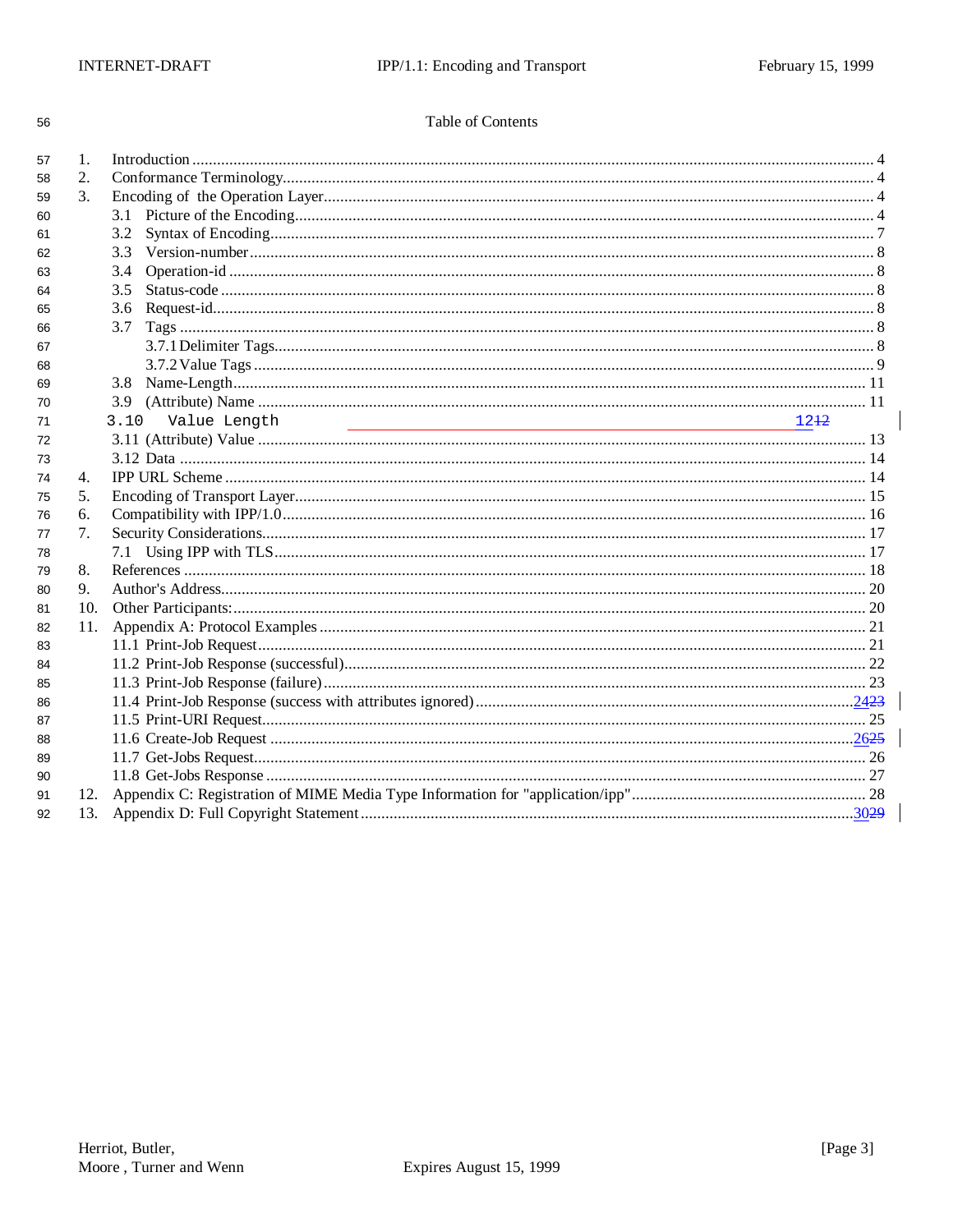# **1. Introduction**

 This document contains the rules for encoding IPP operations and describes two layers: the transport layer and the operation layer.

 The transport layer consists of an HTTP/1.1 request or response. RFC 2068 [rfc2068] describes HTTP/1.1. This document specifies the HTTP headers that an IPP implementation supports.

 The operation layer consists of a message body in an HTTP request or response. The document "Internet Printing 100 Protocol/1.0:Protocol/1.1: Model and Semantics" [ipp-mod] defines the semantics of such a message body and the supported values. This document specifies the encoding of an IPP operation. The aforementioned document [ipp-mod] is henceforth referred to as the "IPP model document"

# **2. Conformance Terminology**

 The key words "MUST", "MUST NOT", "REQUIRED", "SHOULD", "SHOULD NOT", "RECOMMENDED", "MAY", and "OPTIONAL" in this document are to be interpreted as described in RFC 2119 [rfc2119].

# **3. Encoding of the Operation Layer**

 The operation layer MUST contain a single operation request or operation response. Each request or response consists of a sequence of values and attribute groups. Attribute groups consist of a sequence of attributes each of which is a name and value. Names and values are ultimately sequences of octets

 The encoding consists of octets as the most primitive type. There are several types built from octets, but three important types are integers, character strings and octet strings, on which most other data types are built. Every character string in this encoding MUST be a sequence of characters where the characters are associated with some charset and some natural language. A character string MUST be in "reading order" with the first character in the value (according to reading order) being the first character in the encoding. A character string whose associated charset is US-ASCII whose associated natural language is US English is henceforth called a US-ASCII-STRING. A character string whose associated charset and natural language are specified in a request or response as described in the model document is henceforth called a LOCALIZED-STRING. An octet string MUST be in "IPP model document order" with the first octet in the value (according to the IPP model document order) being the first octet in the encoding Every integer in this encoding MUST be encoded as a signed integer using two's- complement binary encoding with big-endian format (also known as "network order" and "most significant byte first"). The number of octets for an integer MUST be 1, 2 or 4, depending on usage in the protocol. Such one-octet integers, henceforth called SIGNED-BYTE, are used for the version-number and tag fields. Such two-byte integers, henceforth called SIGNED- SHORT are used for the operation-id, status-code and length fields. Four byte integers, henceforth called SIGNED-INTEGER, are used for values fields and the sequence number.

- The following two sections present the operation layer in two ways
- 125 informally through pictures and description
- 126 formally through Augmented Backus-Naur Form (ABNF), as specified by RFC 2234 [rfc2234]

### **3.1 Picture of the Encoding**

The encoding for an operation request or response consists of:

Herriot, Butler, [Page 4] [Page 4] Moore, Turner and Wenn Expires August 15, 1999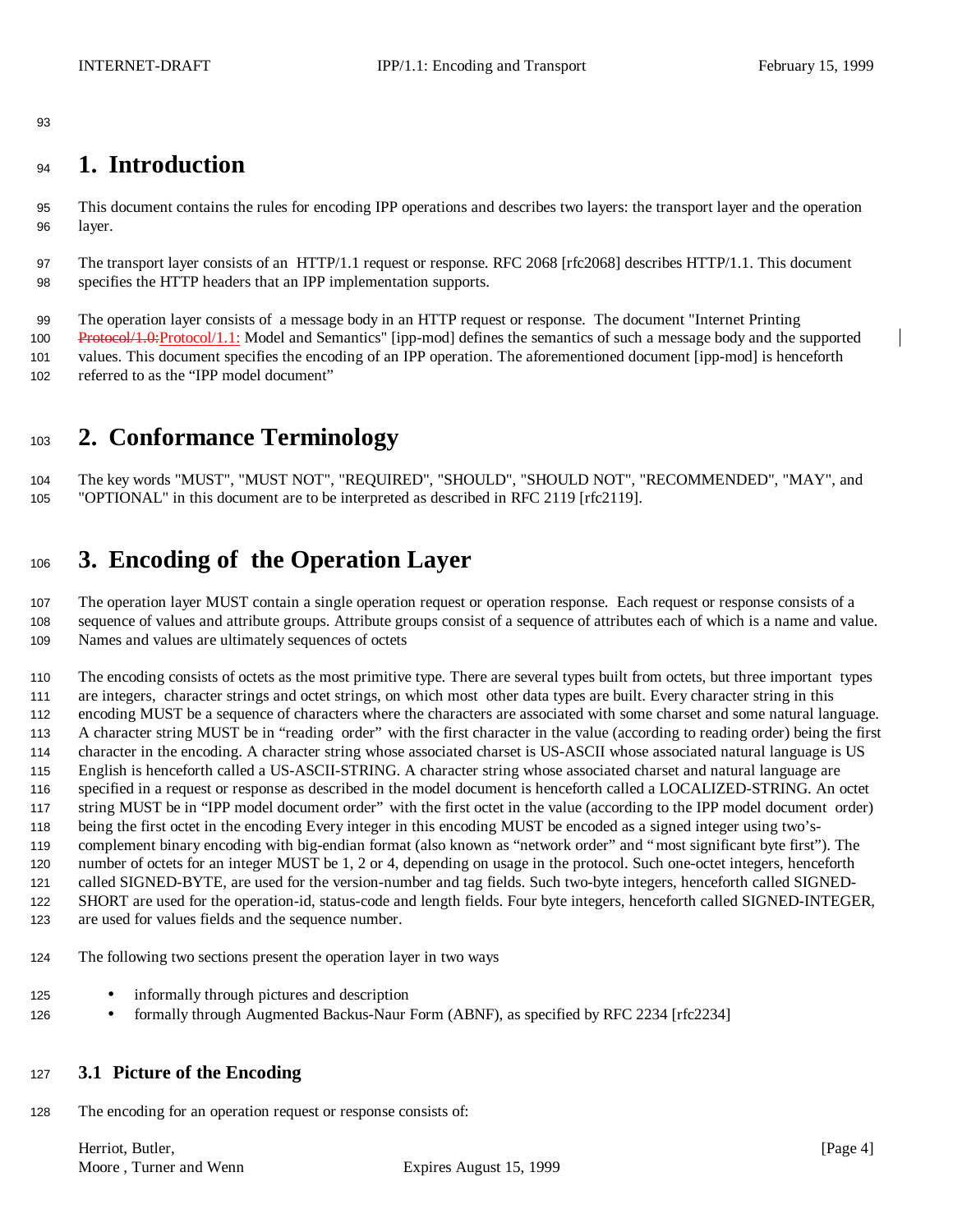| 129               |                                                        |         |                    |
|-------------------|--------------------------------------------------------|---------|--------------------|
| 130<br>131        | version-number                                         |         | 2 bytes - required |
| 132<br>133<br>134 | operation-id (request)<br>or<br>status-code (response) |         | 2 bytes - required |
| 135<br>136<br>137 | request-id                                             |         | 4 bytes - required |
| 138<br>139        | xxx-attributes-tag                                     | 1 byte  | -0 or more         |
| 140<br>141        | xxx-attribute-sequence                                 | n bytes |                    |
| 142<br>143        | end-of-attributes-tag                                  |         | 1 byte - required  |
| 144<br>145        | data                                                   |         | q bytes - optional |
|                   |                                                        |         |                    |

 The xxx-attributes-tag and xxx-attribute-sequence represents four different values of "xxx", namely, operation, job, printer and unsupported. The xxx-attributes-tag and an xxx-attribute-sequence represent attribute groups in the model document. The xxx-attributes-tag identifies the attribute group and the xxx-attribute-sequence contains the attributes.

 The expected sequence of xxx-attributes-tag and xxx-attribute-sequence is specified in the IPP model document for each operation request and operation response.

 A request or response SHOULD contain each xxx-attributes-tag defined for that request or response even if there are no attributes except for the unsupported-attributes-tag which SHOULD be present only if the unsupported-attribute-sequence is non-empty. A receiver of a request MUST be able to process as equivalent empty attribute groups:

a) an xxx-attributes-tag with an empty xxx-attribute-sequence,

b) an expected but missing xxx-attributes-tag.

 The data is omitted from some operations, but the end-of-attributes-tag is present even when the data is omitted. Note, the xxx- attributes-tags and end-of-attributes-tag are called 'delimiter-tags'. Note: the xxx-attribute-sequence, shown above may consist of 0 bytes, according to the rule below.

An xxx-attributes-sequence consists of zero or more compound-attributes.

| 160 |                    |                     |
|-----|--------------------|---------------------|
| 161 | compound-attribute | s bytes - 0 or more |
| 162 |                    |                     |

A compound-attribute consists of an attribute with a single value followed by zero or more additional values.

 Note: a 'compound-attribute' represents a single attribute in the model document. The 'additional value' syntax is for attributes with 2 or more values.

Each attribute consists of: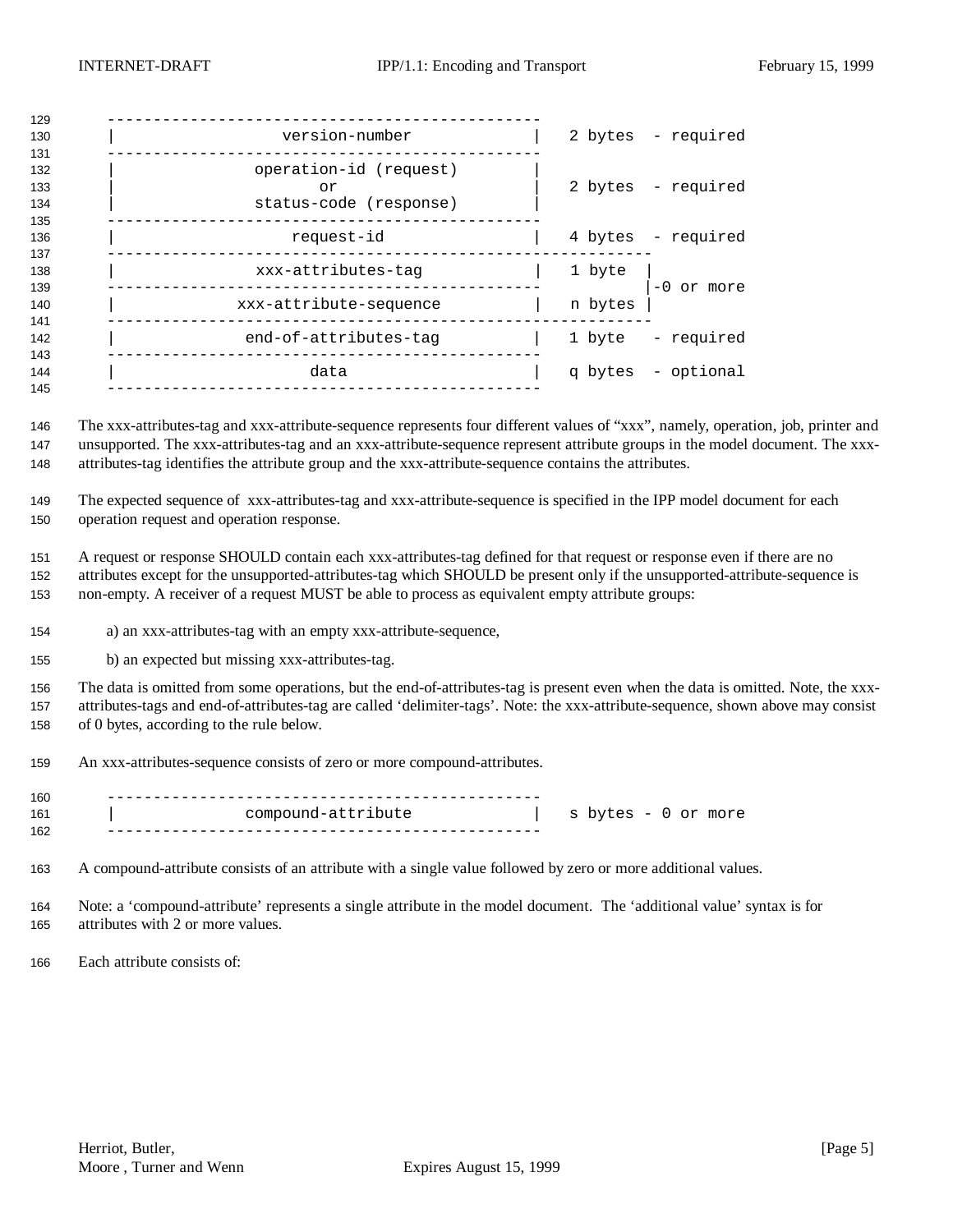| value-tag                                                                                                      | 1 byte  |                                  |
|----------------------------------------------------------------------------------------------------------------|---------|----------------------------------|
| name-length (value is u)                                                                                       | 2 bytes |                                  |
| name                                                                                                           | u bytes |                                  |
| value-length (value is v)                                                                                      | 2 bytes |                                  |
| ______________________________<br>value                                                                        | v bytes |                                  |
|                                                                                                                |         |                                  |
| An additional value consists of:                                                                               |         |                                  |
|                                                                                                                |         |                                  |
| value-tag                                                                                                      | 1 byte  |                                  |
| name-length (value is 0x0000)                                                                                  | 2 bytes |                                  |
| value-length (value is w)                                                                                      | 2 bytes | -0 or more                       |
|                                                                                                                |         |                                  |
| value<br>Note: an additional value is like an attribute whose name-length is 0.                                | w bytes |                                  |
| From the standpoint of a parsing loop, the encoding consists of:<br>______________________<br>---------------- |         |                                  |
| version-number<br>--------------------                                                                         |         | 2 bytes - required               |
| operation-id (request)                                                                                         |         |                                  |
| or<br>status-code (response)                                                                                   |         | 2 bytes - required               |
| request-id                                                                                                     | 4 bytes | - required                       |
| tag (delimiter-tag or value-tag)                                                                               | 1 byte  |                                  |
| ------------------------<br>empty or rest of attribute                                                         | x bytes |                                  |
| end-of-attributes-tag                                                                                          |         | -0 or more<br>2 bytes - required |

- The value of the tag determines whether the bytes following the tag are:
- attributes
- data
- the remainder of a single attribute where the tag specifies the type of the value.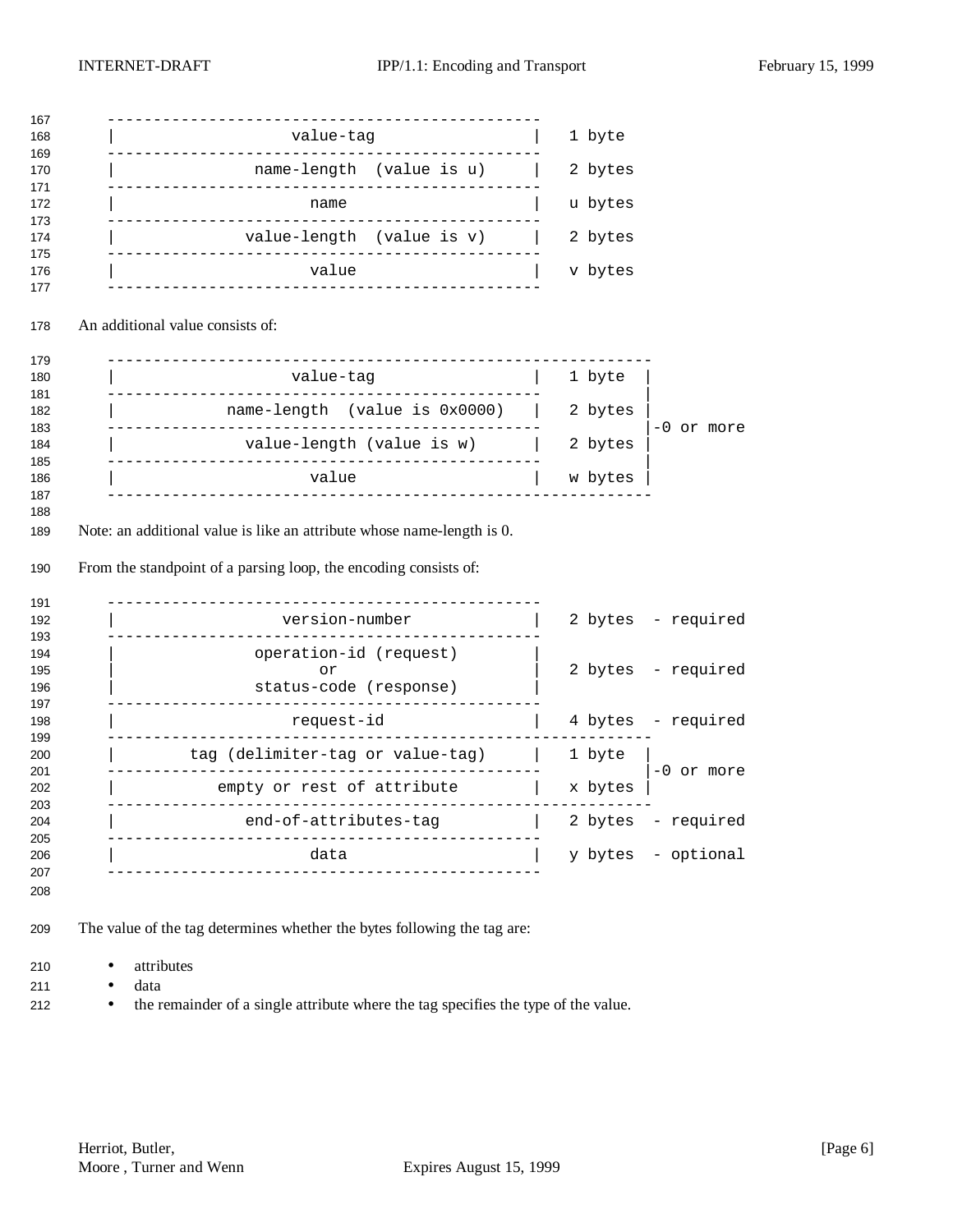## **3.2 Syntax of Encoding**

 The syntax below is ABNF [rfc2234] except 'strings of literals' MUST be case sensitive. For example 'a' means lower case 'a' and not upper case 'A'. In addition, SIGNED-BYTE and SIGNED-SHORT fields are represented as '%x' values which show their range of values.

| 217 | $ipp-message = ipp-request / ipp-response$                              |                    |  |
|-----|-------------------------------------------------------------------------|--------------------|--|
| 218 | ipp-request = version-number operation-id request-id                    |                    |  |
| 219 | *(xxx-attributes-tag xxx-attribute-sequence) end-of-attributes-tag data |                    |  |
| 220 | ipp-response = version-number status-code request-id                    |                    |  |
| 221 | *(xxx-attributes-tag xxx-attribute-sequence) end-of-attributes-tag data |                    |  |
| 222 | $xxx$ -attribute-sequence = *compound-attribute                         |                    |  |
| 223 |                                                                         |                    |  |
| 224 | xxx-attributes-tag = operation-attributes-tag / job-attributes-tag /    |                    |  |
| 225 | printer-attributes-tag / unsupported-attributes-tag                     |                    |  |
| 226 |                                                                         |                    |  |
| 227 | $version-number = majorversion-number minorversion-number$              |                    |  |
| 228 | major-version-number = $SIGNED-BYTE$ ; initially %d1                    |                    |  |
| 229 | minor-version-number = $SIGNED-BYTE$ ; initially %d0                    |                    |  |
| 230 |                                                                         |                    |  |
| 231 | operation-id = SIGNED-SHORT ; mapping from model defined below          |                    |  |
| 232 | status-code = SIGNED-SHORT; mapping from model defined below            |                    |  |
| 233 | request-id = SIGNED-INTEGER ; whose value is $> 0$                      |                    |  |
| 234 |                                                                         |                    |  |
| 235 | compound-attribute = attribute *additional-values                       |                    |  |
| 236 |                                                                         |                    |  |
| 237 | attribute = value-tag name-length name value-length value               |                    |  |
| 238 | $additional-values = value-tag zero-name-length value-length value$     |                    |  |
| 239 |                                                                         |                    |  |
| 240 | name-length = SIGNED-SHORT ; number of octets of 'name'                 |                    |  |
| 241 | name = LALPHA *( LALPHA / DIGIT / "-" / "_" / ".")                      |                    |  |
| 242 | value-length = SIGNED-SHORT; number of octets of 'value'                |                    |  |
| 243 | $value = OCTET-STRING$                                                  |                    |  |
| 244 |                                                                         |                    |  |
| 245 | $data = OCTET-STRING$                                                   |                    |  |
| 246 |                                                                         |                    |  |
| 247 | zero-name-length = $%x00.00$                                            | ; name-length of 0 |  |
| 248 | operation-attributes-tag = $%x01$                                       | ; tag of 1         |  |
| 249 | job-attributes-tag<br>$=$ % x 02                                        | ; tag of 2         |  |
| 250 | printer-attributes-tag = $%x04$                                         | ; tag of 4         |  |
| 251 | unsupported- attributes-tag = $%x05$                                    | ; tag of $5$       |  |
| 252 | end-of-attributes-tag = $%x03$                                          | ; tag of 3         |  |
| 253 | value-tag = $%x10$ -FF                                                  |                    |  |
| 254 |                                                                         |                    |  |
| 255 | $SIGNED-BYTE = BYTE$                                                    |                    |  |
| 256 | $SIGNED-SHORT = 2BYTE$                                                  |                    |  |
| 257 | $SIGNED-INTER = 4BYTE$                                                  |                    |  |
| 258 | $DIGIT = %x30-39$ ; "0" to "9"                                          |                    |  |
| 259 | LALPHA = $\%x61-7A$ ; "a" to "z"                                        |                    |  |
| 260 | $BYTE = %x00-FF$                                                        |                    |  |
| 261 | $OCTET-STRING = *BYTE$                                                  |                    |  |
| 262 |                                                                         |                    |  |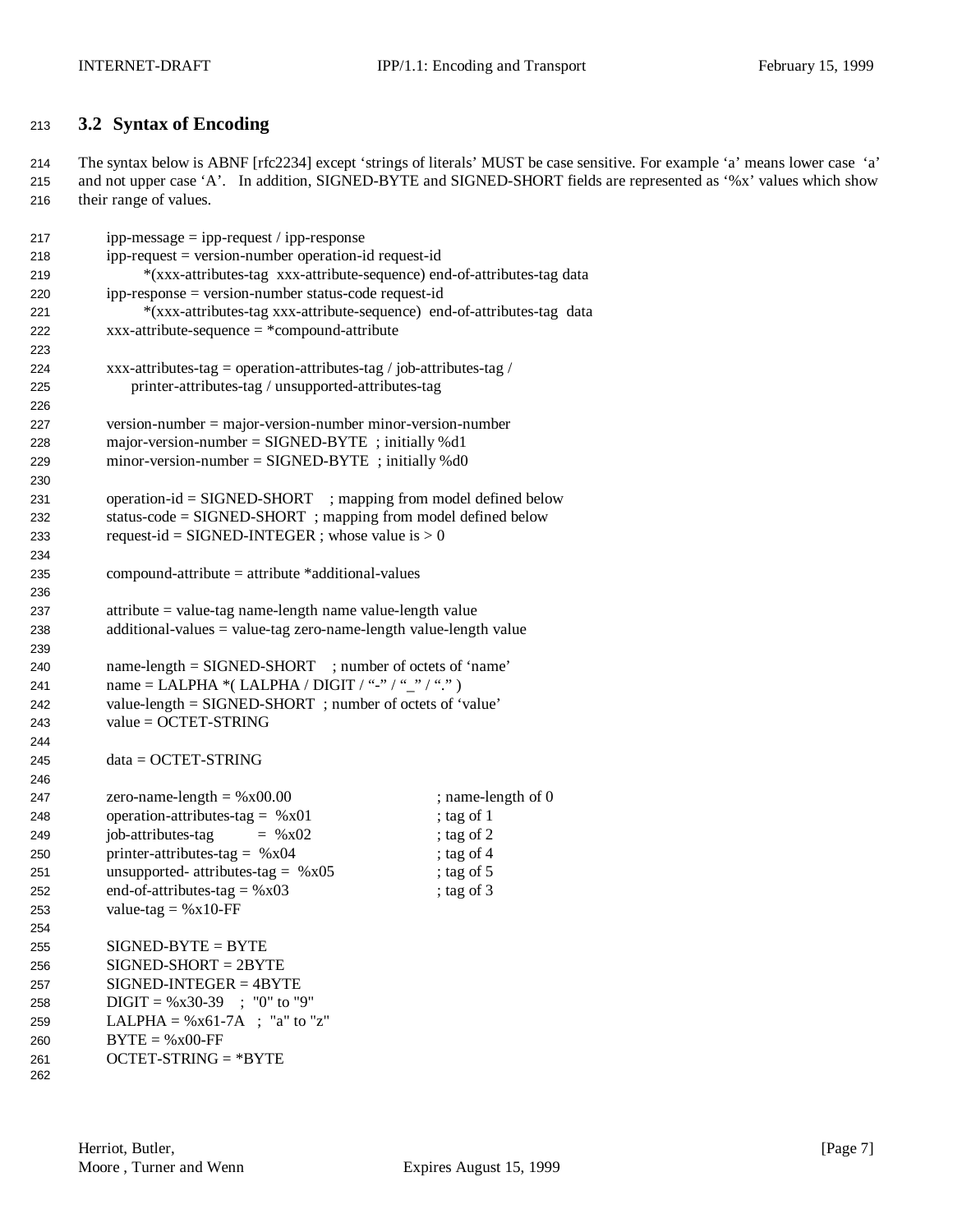The syntax allows an xxx-attributes-tag to be present when the xxx-attribute-sequence that follows is empty. The syntax is

 defined this way to allow for the response of Get-Jobs where no attributes are returned for some job-objects. Although it is RECOMMENDED that the sender not send an xxx-attributes-tag if there are no attributes (except in the Get-Jobs response just mentioned), the receiver MUST be able to decode such syntax.

### **3.3 Version-number**

 The version-number MUST consist of a major and minor version-number, each of which MUST be represented by a SIGNED- BYTE. The protocol described in this document MUST have a major version-number of 1 (0x01) and a minor version-number 270 of  $\theta$  (0x00). The ABNF for these two bytes MUST be  $\frac{6}{8}$  x01.00.  $\frac{6}{8}$  x01.01.

### **3.4 Operation-id**

 Operation-ids are defined as enums in the model document. An operation-ids enum value MUST be encoded as a SIGNED-SHORT.

Note: the values 0x4000 to 0xFFFF are reserved for private extensions.

### **3.5 Status-code**

Status-codes are defined as enums in the model document. A status-code enum value MUST be encoded as a SIGNED-SHORT.

- The status-code is an operation attribute in the model document. In the protocol, the status-code is in a special position, outside of the operation attributes.
- If an IPP status-code is returned, then the HTTP Status-Code MUST be 200 (successful-ok). With any other HTTP Status-Code value, the HTTP response MUST NOT contain an IPP message-body, and thus no IPP status-code is returned.

### **3.6 Request-id**

 The request-id allows a client to match a response with a request. This mechanism is unnecessary in HTTP, but may be useful when application/ipp entity bodies are used in another context.

 The request-id in a response MUST be the value of the request-id received in the corresponding request. A client can set the request-id in each request to a unique value or a constant value, such as 1, depending on what the client does with the request-id returned in the response. The value of the request-id MUST be greater than zero.

### **3.7 Tags**

- There are two kinds of tags:
- delimiter tags: delimit major sections of the protocol, namely attributes and data
- value tags: specify the type of each attribute value
- 3.7.1 Delimiter Tags
- The following table specifies the values for the delimiter tags:

Herriot, Butler, [Page 8] [Page 8] Moore, Turner and Wenn Expires August 15, 1999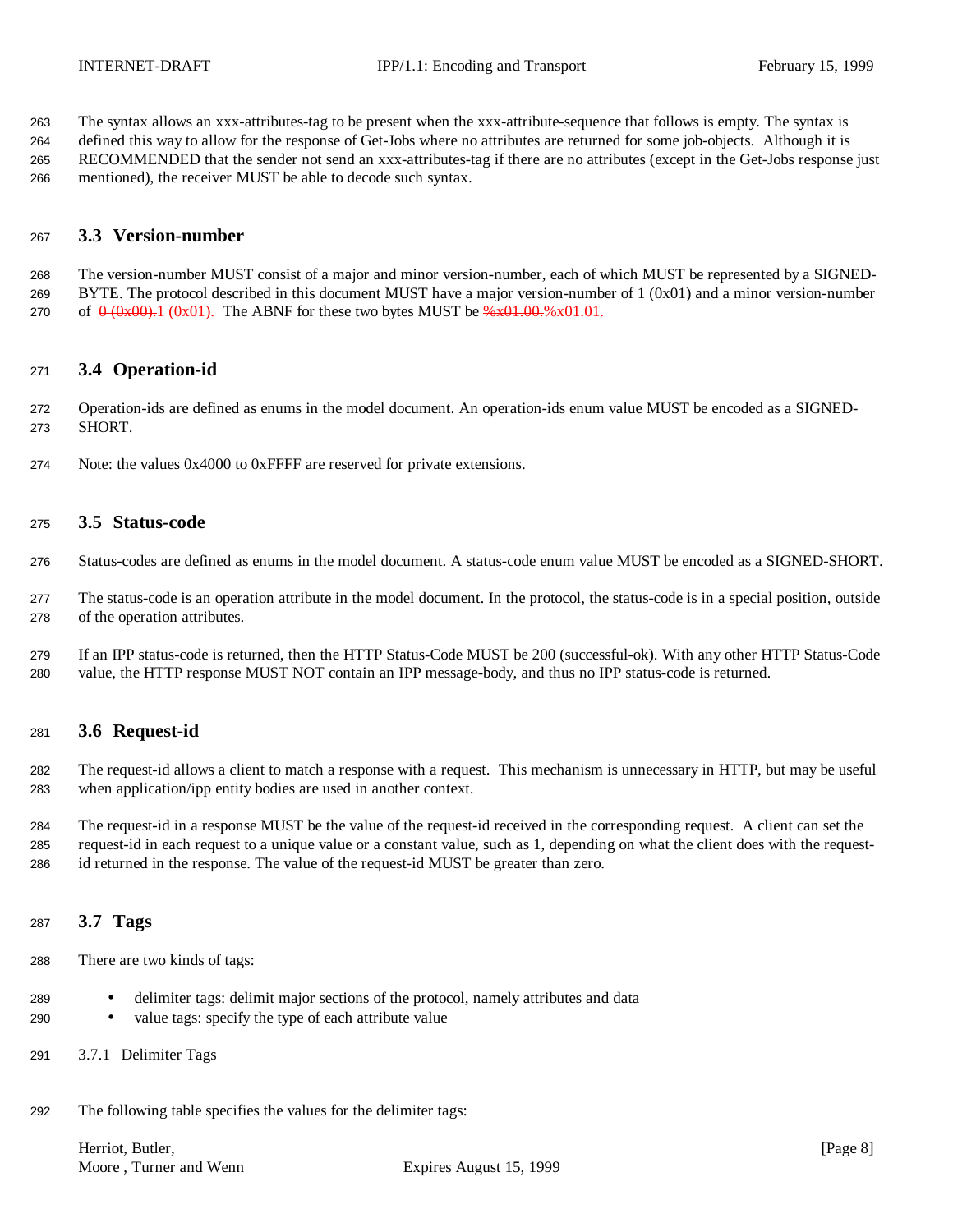| Tag Value (Hex) | <b>Delimiter</b>                                   |
|-----------------|----------------------------------------------------|
| 0x00            | reserved                                           |
| 0x01            | operation-attributes-tag                           |
| 0x02            | job-attributes-tag                                 |
| 0x03            | end-of-attributes-tag                              |
| 0x04            | printer-attributes-tag                             |
| 0x05            | unsupported-attributes-tag                         |
| $0x06-0x0e$     | reserved for future delimiters                     |
| 0x0F            | reserved for future chunking-end-of-attributes-tag |

293 When an xxx-attributes-tag occurs in the protocol, it MUST mean that zero or more following attributes up to the next 294 delimiter tag are attributes belonging to group xxx as defined in the model document, where xxx is operation, job, printer,

295 unsupported.

 Doing substitution for xxx in the above paragraph, this means the following. When an operation-attributes-tag occurs in the protocol, it MUST mean that the zero or more following attributes up to the next delimiter tag are operation attributes as defined in the model document. When an job-attributes-tag occurs in the protocol, it MUST mean that the zero or more following attributes up to the next delimiter tag are job attributes or job template attributes as defined in the model document. When a printer-attributes-tag occurs in the protocol, it MUST mean that the zero or more following attributes up to the next delimiter tag are printer attributes as defined in the model document. When an unsupported-attributes-tag occurs in the protocol, it MUST mean that the zero or more following attributes up to the next delimiter tag are unsupported attributes as defined in the model document.

304 The operation-attributes-tag and end-of-attributes-tag MUST each occur exactly once in an operation. The operation-attributes-305 tag MUST be the first tag delimiter, and the end-of-attributes-tag MUST be the last tag delimiter. If the operation has a 306 document-content group, the document data in that group MUST follow the end-of-attributes-tag.

307 Each of the other three xxx-attributes-tags defined above is OPTIONAL in an operation and each MUST occur at most once 308 in an operation, except for job-attributes-tag in a Get-Jobs response which may occur zero or more times.

309 The order and presence of delimiter tags for each operation request and each operation response MUST be that defined in the 310 model document. For further details, see section 3.9 "(Attribute) Name" and section 11 "Appendix A: Protocol Examples".

311 A Printer MUST treat the reserved delimiter tags differently from reserved value tags so that the Printer knows that there is an 312 entire attribute group that it doesn't understand as opposed to a single value that it doesn't understand.

313 3.7.2 Value Tags

314 The remaining tables show values for the value-tag, which is the first octet of an attribute. The value-tag specifies the type of 315 the value of the attribute. The following table specifies the "out-of-band" values for the value-tag.

| Tag Value (Hex) | <b>Meaning</b>                            |
|-----------------|-------------------------------------------|
| 0x10            | unsupported                               |
| 0x11            | reserved for future 'default'             |
| 0x12            | unknown                                   |
| 0x13            | no-value                                  |
| $0x14-0x1F$     | reserved for future "out-of-band" values. |

316 The "unsupported" value MUST be used in the attribute-sequence of an error response for those attributes which the printer

317 does not support. The "default" value is reserved for future use of setting value back to their default value. The "unknown"

318 value is used for the value of a supported attribute when its value is temporarily unknown. The "no-value" value is used for a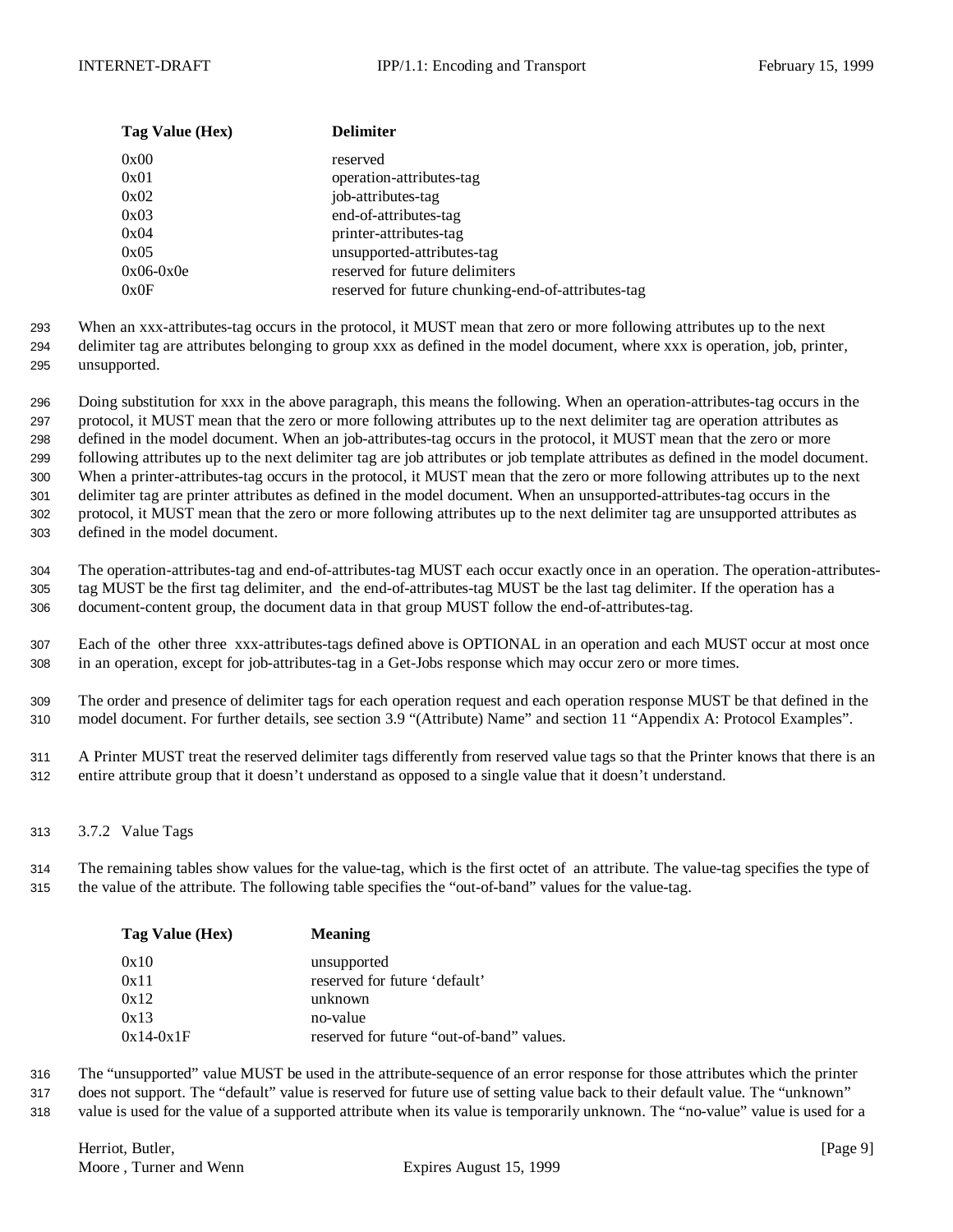- 319 supported attribute to which no value has been assigned, e.g. "job-k-octets-supported" has no value if an implementation
- 320 supports this attribute, but an administrator has not configured the printer to have a limit.
- 321 The following table specifies the integer values for the value-tag:

| Tag Value (Hex) | <b>Meaning</b>                    |
|-----------------|-----------------------------------|
| 0x20            | reserved                          |
| 0x21            | integer                           |
| 0x22            | boolean                           |
| 0x23            | enum                              |
| $0x24-0x2F$     | reserved for future integer types |

- 322 NOTE: 0x20 is reserved for "generic integer" if it should ever be needed.
- 323 The following table specifies the octetString values for the value-tag:

| Tag Value (Hex) | <b>Meaning</b>                          |
|-----------------|-----------------------------------------|
| 0x30            | octetString with an unspecified format  |
| 0x31            | dateTime                                |
| 0x32            | resolution                              |
| 0x33            | rangeOfInteger                          |
| 0x34            | reserved for collection (in the future) |
| 0x35            | textWithLanguage                        |
| 0x36            | nameWithLanguage                        |
| $0x37-0x3F$     | reserved for future octetString types   |
|                 |                                         |

324 The following table specifies the character-string values for the value-tag:

| Tag Value (Hex) | <b>Meaning</b>                             |
|-----------------|--------------------------------------------|
| 0x40            | reserved                                   |
| 0x41            | textWithoutLanguage                        |
| 0x42            | nameWithoutLanguage                        |
| 0x43            | reserved                                   |
| 0x44            | keyword                                    |
| 0x45            | uri                                        |
| 0x46            | uriScheme                                  |
| 0x47            | charset                                    |
| 0x48            | naturalLanguage                            |
| 0x49            | mimeMediaType                              |
| $0x4A-0x5F$     | reserved for future character string types |

- 325 NOTE: 0x40 is reserved for "generic character-string" if it should ever be needed.
- 326 NOTE: an attribute value always has a type, which is explicitly specified by its tag; one such tag value is
- 327 "nameWithoutLanguage". An attribute's name has an implicit type, which is keyword.
- 328 The values 0x60-0xFF are reserved for future types. There are no values allocated for private extensions. A new type MUST be 329 registered via the type 2 registration process [ipp-mod].
- 330 The tag 0x7F is reserved for extending types beyond the 255 values available with a single byte. A tag value of 0x7F MUST 331 signify that the first 4 bytes of the value field are interpreted as the tag value. Note, this future extension doesn't affect parsers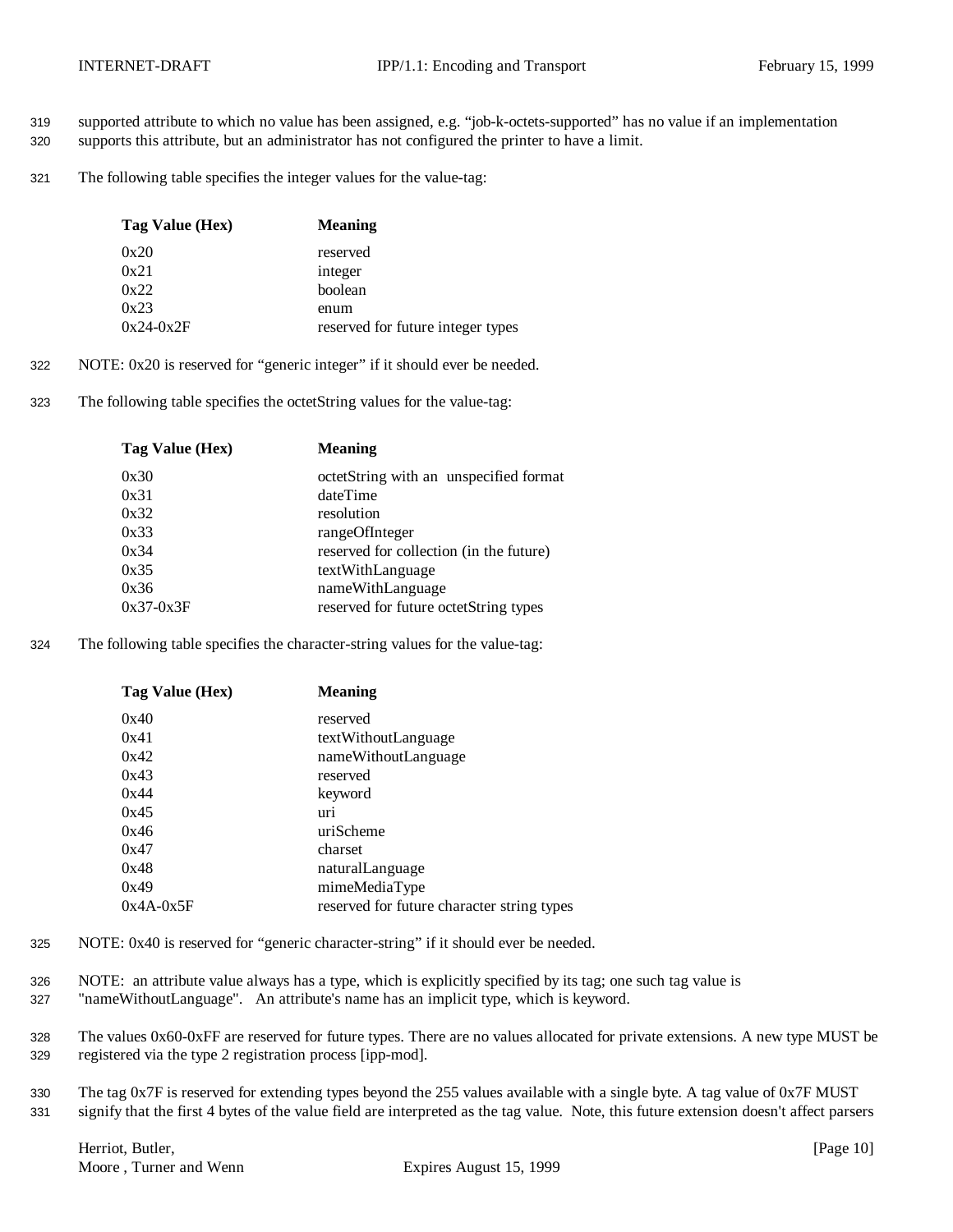that are unaware of this special tag. The tag is like any other unknown tag, and the value length specifies the length of a value which contains a value that the parser treats atomically. All these 4 byte tag values are currently unallocated except that the 334 values 0x40000000-0x7FFFFFFF are reserved for experimental use.

### **3.8 Name-Length**

 The name-length field MUST consist of a SIGNED-SHORT. This field MUST specify the number of octets in the name field which follows the name-length field, excluding the two bytes of the name-length field.

 If a name-length field has a value of zero, the following name field MUST be empty, and the following value MUST be treated as an additional value for the preceding attribute. Within an attribute-sequence, if two attributes have the same name, the first occurrence MUST be ignored. The zero-length name is the only mechanism for multi-valued attributes.

#### **3.9 (Attribute) Name**

 Some operation elements are called parameters in the model document [ipp-mod]. They MUST be encoded in a special position and they MUST NOT appear as an operation attributes. These parameters are:

- "version-number": The parameter named "version-number" in the IPP model document MUST become the "version-number" field in the operation layer request or response.
- "operation-id": The parameter named "operation-id" in the IPP model document MUST become the "operation-id" field in the operation layer request.
- "status-code": The parameter named "status-code" in the IPP model document MUST become the "status-code" field in the operation layer response.
- "request-id": The parameter named "request-id" in the IPP model document MUST become the "request-id" field in the operation layer request or response.

 All Printer and Job objects are identified by a Uniform Resource Identifier (URI) [rfc2396] so that they can be persistently and unambiguously referenced. The notion of a URI is a useful concept, however, until the notion of URI is more stable (i.e., defined more completely and deployed more widely), it is expected that the URIs used for IPP objects will actually be URLs [rfc1738] [rfc1808]. Since every URL is a specialized form of a URI, even though the more generic term URI is used throughout the rest of this document, its usage is intended to cover the more specific notion of URL as well.

- Some operation elements are encoded twice, once as the request-URI on the HTTP Request-Line and a second time as a 358 REQUIRED operation attribute in the application/ipp entity. These attributes are the target URI for the operation:
- 359 "<del>"printer-uri": When the target is a printer and the transport is HTTP or HTTPS (for SSL3 [ssl]), the targetoperation and are</del> 360 called printer-uri<del>defined in each operation in the IPP model document MUST be an operation attribute called "printer-uri" and</del> 361 it MUST also be specified outside of the operation layer as the request-URI on the Request-Line at the HTTP level.
- 362 <sup>2</sup> "job-uri": When the target is a job and the transport is HTTP or HTTPS (for SSL3), the target job-uri of each operation 363 in the IPP model document MUST be an operation attribute called "job-uri" and it MUST also be specified outside of **the operation layer as the request-URI on the Request-Line at the HTTP level.**
- 365 and job-uri. Note: The target URI is included twice in an operation referencing the same IPP object, but the two URIs NEED NOT be literally identical. One can be a relative URI and the other can be an absolute URI. HTTP/1.1 allows clients to generate and send a relative URI rather than an absolute URI. A relative URI identifies a resource with the scope of the HTTP server, but does not include scheme, host or port. The following statements characterize how URLs should be used in the mapping of IPP onto HTTP/1.1: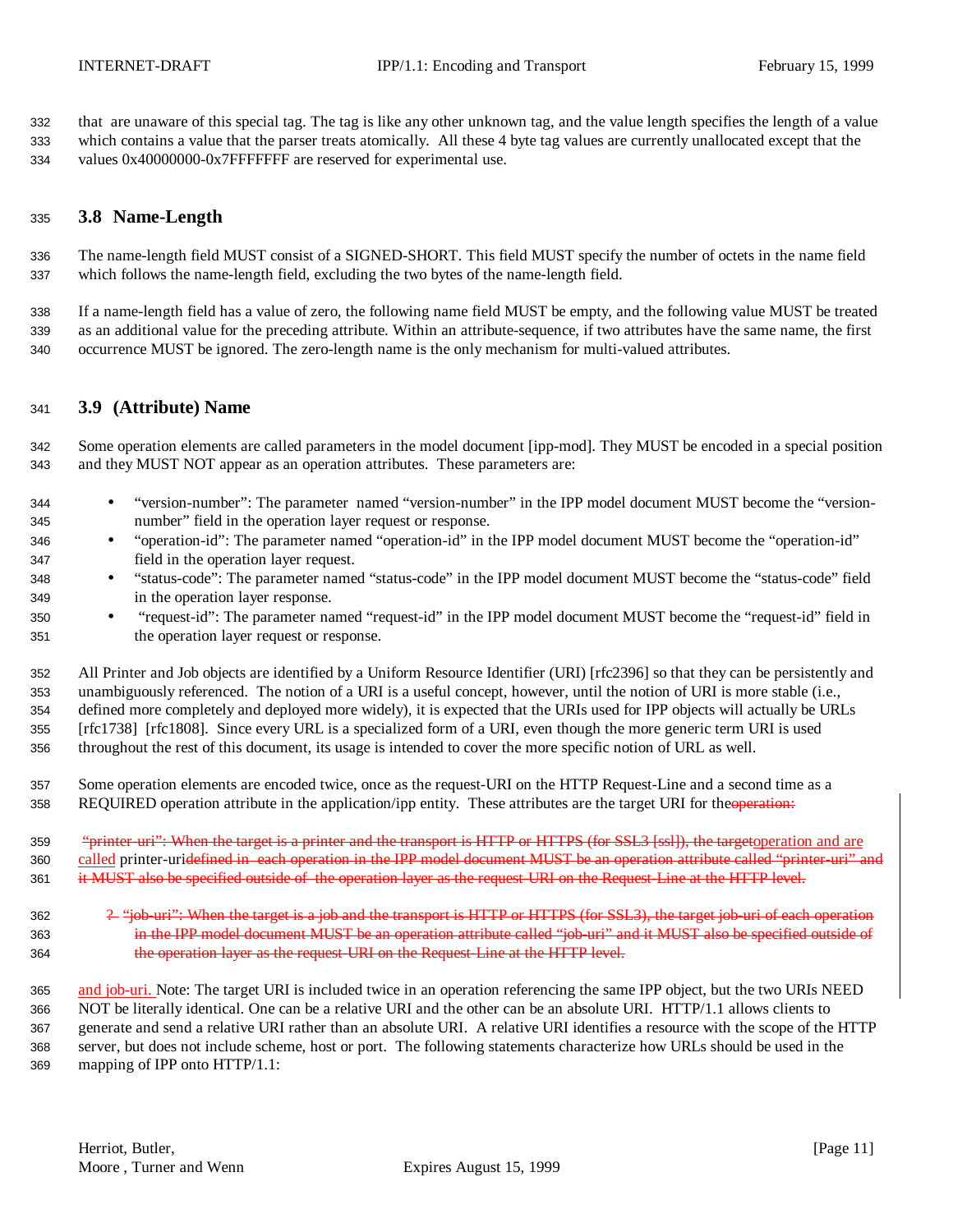- 1. Although potentially redundant, a client MUST supply the target of the operation both as an operation attribute and as a URI at the HTTP layer. The rationale for this decision is to maintain a consistent set of rules for mapping application/ipp to possibly many communication layers, even where URLs are not used as the addressing mechanism in the transport layer.
- 2. Even though these two URLs might not be literally identical (one being relative and the other being absolute), they MUST both reference the same IPP object.
- 3. The URI in the HTTP layer is either relative or absolute and is used by the HTTP server to route the HTTP request to the correct resource relative to that HTTP server. The HTTP server need not be aware of the URI within the operation request.
- 4. Once the HTTP server resource begins to process the HTTP request, it might get the reference to the appropriate IPP Printer object from either the HTTP URI (using to the context of the HTTP server for relative URLs) or from the URI within the operation request; the choice is up to the implementation.
- 5. HTTP URIs can be relative or absolute, but the target URI in the operation MUST be an absolute URI.

 The model document arranges the remaining attributes into groups for each operation request and response. Each such group MUST be represented in the protocol by an xxx-attribute-sequence preceded by the appropriate xxx-attributes-tag (See the table below and section 11 "Appendix A: Protocol Examples"). In addition, the order of these xxx-attributes-tags and xxx-attribute- sequences in the protocol MUST be the same as in the model document, but the order of attributes within each xxx-attribute-sequence MUST be unspecified. The table below maps the model document group name to xxx-attributes-sequence:

| <b>Model Document Group</b>                   | xxx-attributes-sequence                  |
|-----------------------------------------------|------------------------------------------|
| <b>Operation Attributes</b>                   | operations-attributes-sequence           |
| <b>Job Template Attributes</b>                | job-attributes-sequence                  |
| <b>Job Object Attributes</b>                  | job-attributes-sequence                  |
| Unsupported Attributes                        | unsupported- attributes-sequence         |
| Requested Attributes (Get-Job-Attributes)     | job-attributes-sequence                  |
| Requested Attributes (Get-Printer-Attributes) | printer-attributes-sequence              |
| Document Content                              | in a special position as described above |

 If an operation contains attributes from more than one job object (e.g. Get-Jobs response), the attributes from each job object MUST be in a separate job-attribute-sequence, such that the attributes from the ith job object are in the ith job-attribute-sequence. See Section 11 "Appendix A: Protocol Examples" for table showing the application of the rules above.

### **3.10 Value Length**

 Each attribute value MUST be preceded by a SIGNED-SHORT, which MUST specify the number of octets in the value which follows this length, exclusive of the two bytes specifying the length.

- For any of the types represented by binary signed integers, the sender MUST encode the value in exactly four octets.
- For any of the types represented by character-strings, the sender MUST encode the value with all the characters of the string and without any padding characters.
- If a value-tag contains an "out-of-band" value, such as "unsupported", the value-length MUST be 0 and the value empty the value has no meaning when the value-tag has an "out-of-band" value. If a client receives a response with a nonzero value- length in this case, it MUST ignore the value field. If a printer receives a request with a nonzero value-length in this case, it MUST reject the request.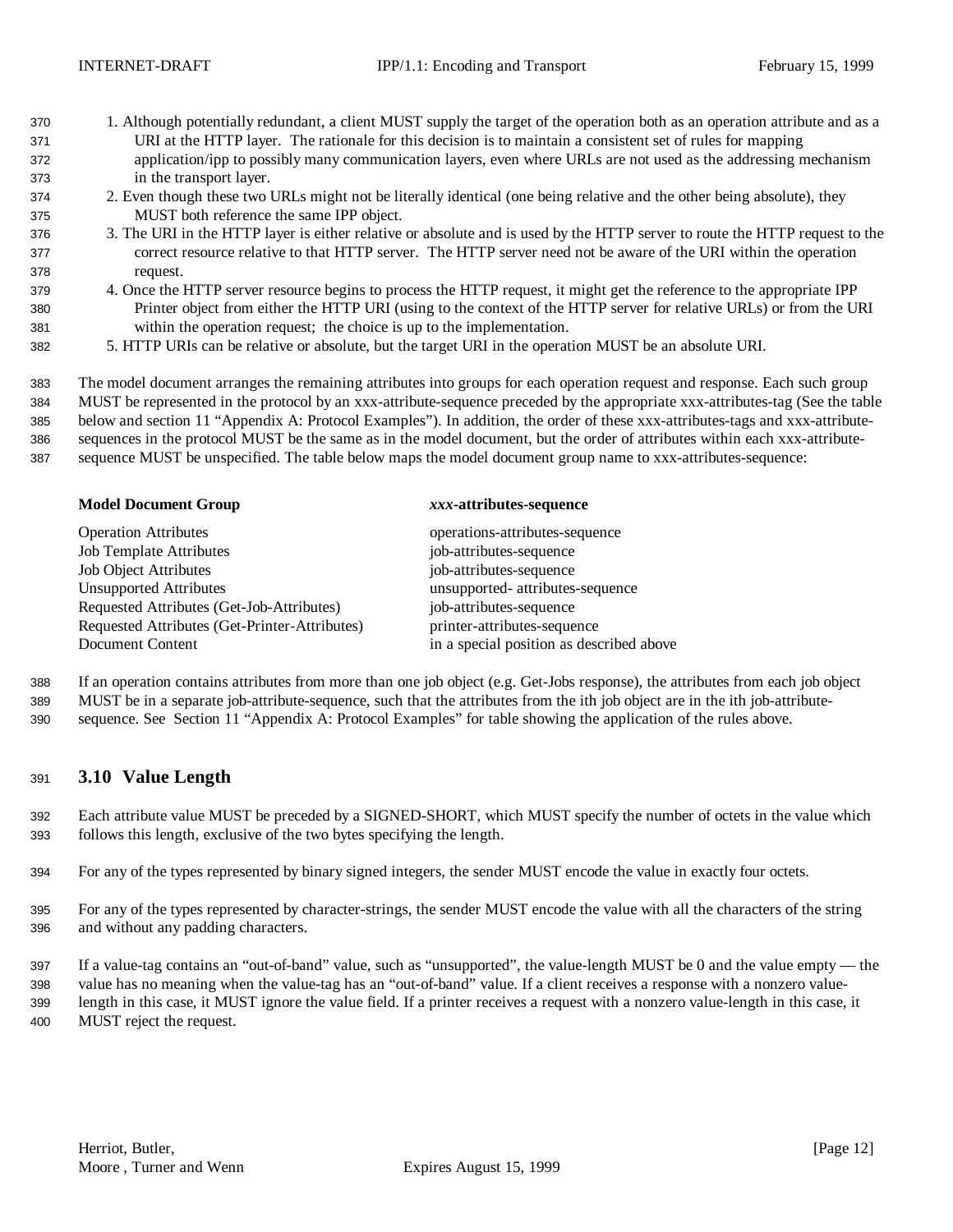## <sup>401</sup> **3.11 (Attribute) Value**

 The syntax types and most of the details of their representation are defined in the IPP model document. The table below augments the information in the model document, and defines the syntax types from the model document in terms of the 5 basic types defined in section 3 "Encoding of the Operation Layer". The 5 types are US-ASCII-STRING, LOCALIZED-STRING, SIGNED-INTEGER, SIGNED-SHORT, SIGNED-BYTE, and OCTET-STRING.

| <b>Syntax of Attribute Value</b>                                           | <b>Encoding</b>                                                                                                                                                                                                                                                                                      |
|----------------------------------------------------------------------------|------------------------------------------------------------------------------------------------------------------------------------------------------------------------------------------------------------------------------------------------------------------------------------------------------|
| textWithoutLanguage,<br>nameWithoutLanguage                                | LOCALIZED-STRING.                                                                                                                                                                                                                                                                                    |
| textWithLanguage                                                           | OCTET_STRING consisting of 4 fields:<br>a SIGNED-SHORT which is the number of octets in the following field<br>a)<br>a value of type natural-language,<br>b)<br>a SIGNED-SHORT which is the number of octets in the following field,<br>$\mathbf{c}$ )<br>a value of type textWithoutLanguage.<br>d) |
|                                                                            | The length of a text With Language value MUST be $4 +$ the value of field a + the value<br>of field c.                                                                                                                                                                                               |
| nameWithLanguage                                                           | OCTET_STRING consisting of 4 fields:<br>a SIGNED-SHORT which is the number of octets in the following field<br>a)<br>a value of type natural-language,<br>b)<br>a SIGNED-SHORT which is the number of octets in the following field<br>$\mathbf{c}$ )<br>a value of type nameWithoutLanguage.<br>d)  |
|                                                                            | The length of a nameWithLanguage value MUST be $4 +$ the value of field $a +$ the<br>value of field c.                                                                                                                                                                                               |
| charset, naturalLanguage,<br>mimeMediaType, keyword, uri, and<br>uriScheme | US-ASCII-STRING.                                                                                                                                                                                                                                                                                     |
| boolean                                                                    | SIGNED-BYTE where $0x00$ is 'false' and $0x01$ is 'true'.                                                                                                                                                                                                                                            |
| integer and enum                                                           | a SIGNED-INTEGER.                                                                                                                                                                                                                                                                                    |
| dateTime                                                                   | OCTET-STRING consisting of eleven octets whose contents are defined by<br>"DateAndTime" in RFC 1903 [rfc1903].                                                                                                                                                                                       |
| resolution                                                                 | OCTET_STRING consisting of nine octets of 2 SIGNED-INTEGERs followed by a<br>SIGNED-BYTE. The first SIGNED-INTEGER contains the value of cross feed<br>direction resolution. The second SIGNED-INTEGER contains the value of feed<br>direction resolution. The SIGNED-BYTE contains the units value. |
| rangeOfInteger                                                             | Eight octets consisting of 2 SIGNED-INTEGERs. The first SIGNED-INTEGER<br>contains the lower bound and the second SIGNED-INTEGER contains the upper<br>bound.                                                                                                                                        |
| 1setOf X                                                                   | Encoding according to the rules for an attribute with more than 1 value. Each value<br>X is encoded according to the rules for encoding its type.                                                                                                                                                    |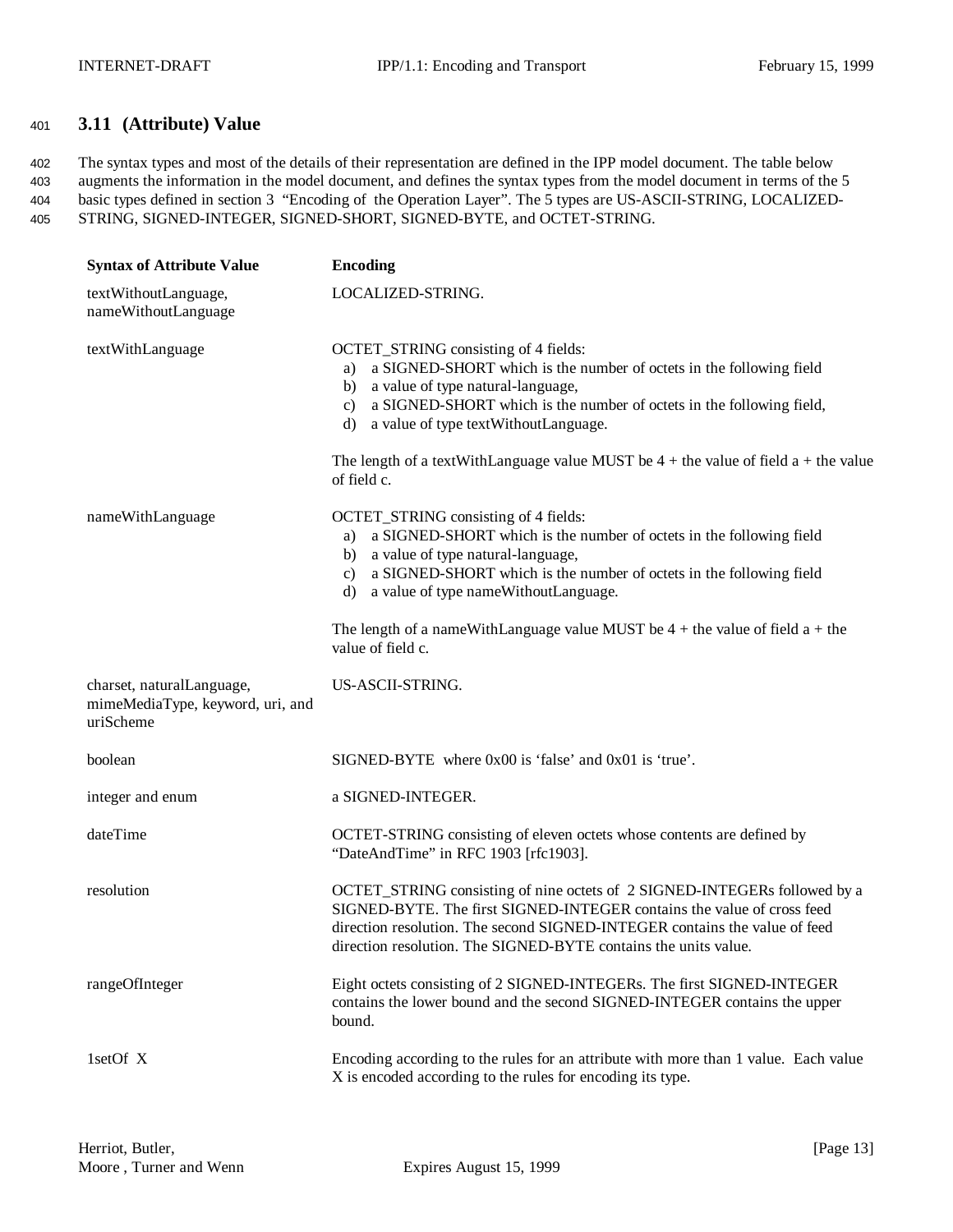| <b>Syntax of Attribute Value</b> | Encoding            |
|----------------------------------|---------------------|
| octetString                      | <b>OCTET-STRING</b> |

406 The type of the value in the model document determines the encoding in the value and the value of the value-tag.

### <sup>407</sup> **3.12 Data**

408 The data part MUST include any data required by the operation

## <sup>409</sup> **4. IPP URL Scheme**

| 410 | IPP/1.1 uses a new scheme 'ipp' as the value of a URL that identifies either an IPP printer object or an IPP job object. The IPP       |
|-----|----------------------------------------------------------------------------------------------------------------------------------------|
| 411 | attributes using the 'ipp' scheme are specified below. Because the HTTP layer does not support the 'ipp' scheme, a client              |
| 412 | MUST map 'ipp' URLs to 'http' URLs, and then follows the HTTP [RFC2068][RFC2069] rules for constructing a Request-Line                 |
| 413 | and HTTP headers. The mapping is simple because the 'ipp' scheme implies all of the same protocol semantics as that of the             |
| 414 | 'http' scheme [RFC2068], except that it represents a print service and the implicit (default) port number that clients use to          |
| 415 | connect to a server is port 631.                                                                                                       |
| 416 | In the remainder of this section the term 'ipp-URL' means a URL whose scheme is 'ipp' and whose implicit (default) port is             |
| 417 | 631. The term 'http-URL' means a URL whose scheme is 'http', and the term 'https-URL' means a URL whose scheme is                      |
| 418 | 'https',                                                                                                                               |
| 419 | A client and an IPP object (i.e. the server) MUST support the ipp-URL value in the following IPP attributes.                           |
| 420 | job attributes:                                                                                                                        |
| 421 | job-uri                                                                                                                                |
| 422 | job-printer-uri                                                                                                                        |
| 423 | printer attributes:                                                                                                                    |
| 424 | printer-uri-supported                                                                                                                  |
| 425 | operation attributes:                                                                                                                  |
| 426 | job-uri                                                                                                                                |
| 427 | printer-uri                                                                                                                            |
| 428 |                                                                                                                                        |
| 429 | Each of the above attributes identifies a printer or job object. The ipp-URL is intended as the value of the attributes in this list,  |
| 430 | and for no other attributes. All of these attributes have a syntax type of 'uri', but there are attributes with a syntax type of 'uri' |
| 431 | that do not use the 'ipp' scheme, e.g. 'job-more-info'.                                                                                |
| 432 |                                                                                                                                        |
| 433 | If a printer registers its URL with a directory service, the printer MUST register an ipp-URL.                                         |
| 434 | User interfaces are beyond the scope of this document. But if software exposes the ipp-URL values of any of the above five             |
| 435 | attributes to a human user, it is REQUIRED that the human see the ipp-URL as is.                                                       |
| 436 |                                                                                                                                        |
| 437 | When a client sends a request, it MUST convert a target ipp-URL to a target http-URL for the HTTP layer according to the               |
| 438 | following rules:                                                                                                                       |
| 439 | 1. change the 'ipp' scheme to 'http'                                                                                                   |
| 440 | add an explicit port 631 if the URL does not contain an explicit port. Note: port 631 is the IANA assigned Well                        |
| 441 | <b>Known Port</b>                                                                                                                      |
| 442 | The client MUST use the target http-URL in both the HTTP Request-Line and HTTP headers, as specified by                                |
| 443 | HTTP[RFC2068][RFC2069]. However, the client MUST use the target ipp-URL for the value of the "printer-uri" or "job-uri"                |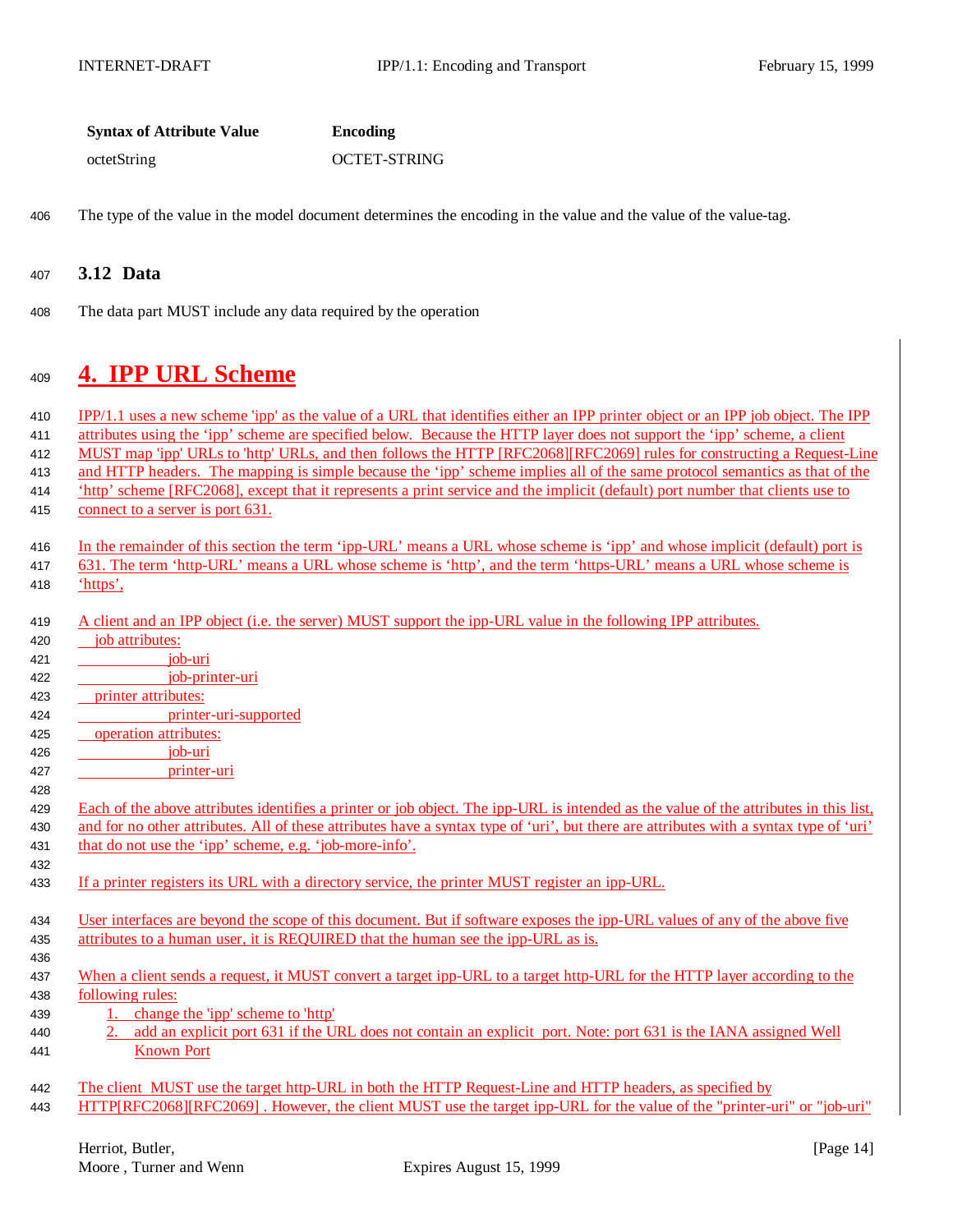| 444 | operation attribute within the application/ipp body of the request. The server MUST use the ipp-URL for the value of the |
|-----|--------------------------------------------------------------------------------------------------------------------------|
| 445 | "printer-uri", "job-uri" or "printer-uri-supported" attributes within the application/ipp body of the response.          |
| 446 |                                                                                                                          |
| 447 | For example, when an IPP client sends a request directly (i.e. no proxy) to an ipp-URL                                   |
| 448 | "ipp://myhost.com/myprinter/myqueue", it opens a TCP connection to port 631 (the ipp implicit port) on the host          |
| 449 | "myhost.com" and sends the following data:                                                                               |
| 450 |                                                                                                                          |
| 451 | POST/myprinter/myqueue HTTP/1.1                                                                                          |
| 452 | Host: myhost.com:631                                                                                                     |
| 453 | Content-type: application/ipp                                                                                            |
| 454 | Transfer-Encoding: chunked                                                                                               |
| 455 |                                                                                                                          |
| 456 | "printer-uri" "ipp://myhost.com/myprinter/myqueue"                                                                       |
| 457 | (encoded in application/ipp message body)                                                                                |
| 458 | ببي                                                                                                                      |
| 459 |                                                                                                                          |
| 460 | As another example, when an IPP client sends the same request as above via a proxy "myproxy.com", it opens a TCP         |
| 461 | connection to the proxy port 8080 on the proxy host "myproxy.com" and sends the following data:                          |
| 462 |                                                                                                                          |
| 463 | POST http://myhost.com:631/myprinter/myqueue HTTP/1.1                                                                    |
| 464 | Host: myhost.com:631                                                                                                     |
| 465 | Content-type: application/ipp                                                                                            |
| 466 | <b>Transfer-Encoding: chunked</b>                                                                                        |
| 467 |                                                                                                                          |
| 468 | "printer-uri" "ipp://myhost.com/myprinter/myqueue"                                                                       |
| 469 | (encoded in application/ipp message body)                                                                                |
| 470 | $\overline{\phantom{a}}$                                                                                                 |
| 471 |                                                                                                                          |
| 472 | The proxy then connects to the IPP origin server with headers that are the same as the "no-proxy" example above.         |
|     |                                                                                                                          |

# <sup>473</sup> **5. Encoding of Transport Layer**

- 474 HTTP/1.1 [rfc2068] is the transport layer for this protocol.
- 475 The operation layer has been designed with the assumption that the transport layer contains the following information:
- 476 the URI of the target job or printer operation
- <sup>477</sup> the total length of the data in the operation layer, either as a single length or as a sequence of chunks each with a 478 length.

479 It is REQUIRED that a printer implementation support HTTP over the IANA assigned Well Known Port 631 (the IPP default 480 port), though a printer implementation may support HTTP over some other port as well. <del>In addition, a printer may have to</del> 481 support another port for privacy (See Section 6 "Security Considerations").

 Note: even though port 631 is the IPP default, port 80 remains the default for an HTTP URI. Thus a URI for a printer using port 631 MUST contain an explicit port, e.g. "http://forest:631/pinetree". An HTTP URI for IPP with no explicit port implicitly reference port 80, which is consistent with the rules for HTTP/1.1. Each HTTP operation MUST use the POST method where 485 the request-URI is the object target of the operation, and where the "Content-Type" of the message-body in each request and response MUST be "application/ipp". The message-body MUST contain the operation layer and MUST have the syntax described in section 3.2 "Syntax of Encoding". A client implementation MUST adhere to the rules for a client described for 488 HTTP1.1 [rfc2068]. A printer (server) implementation MUST adhere the rules for an origin server described for HTTP1.1 489 <del>[rfc2068]</del>.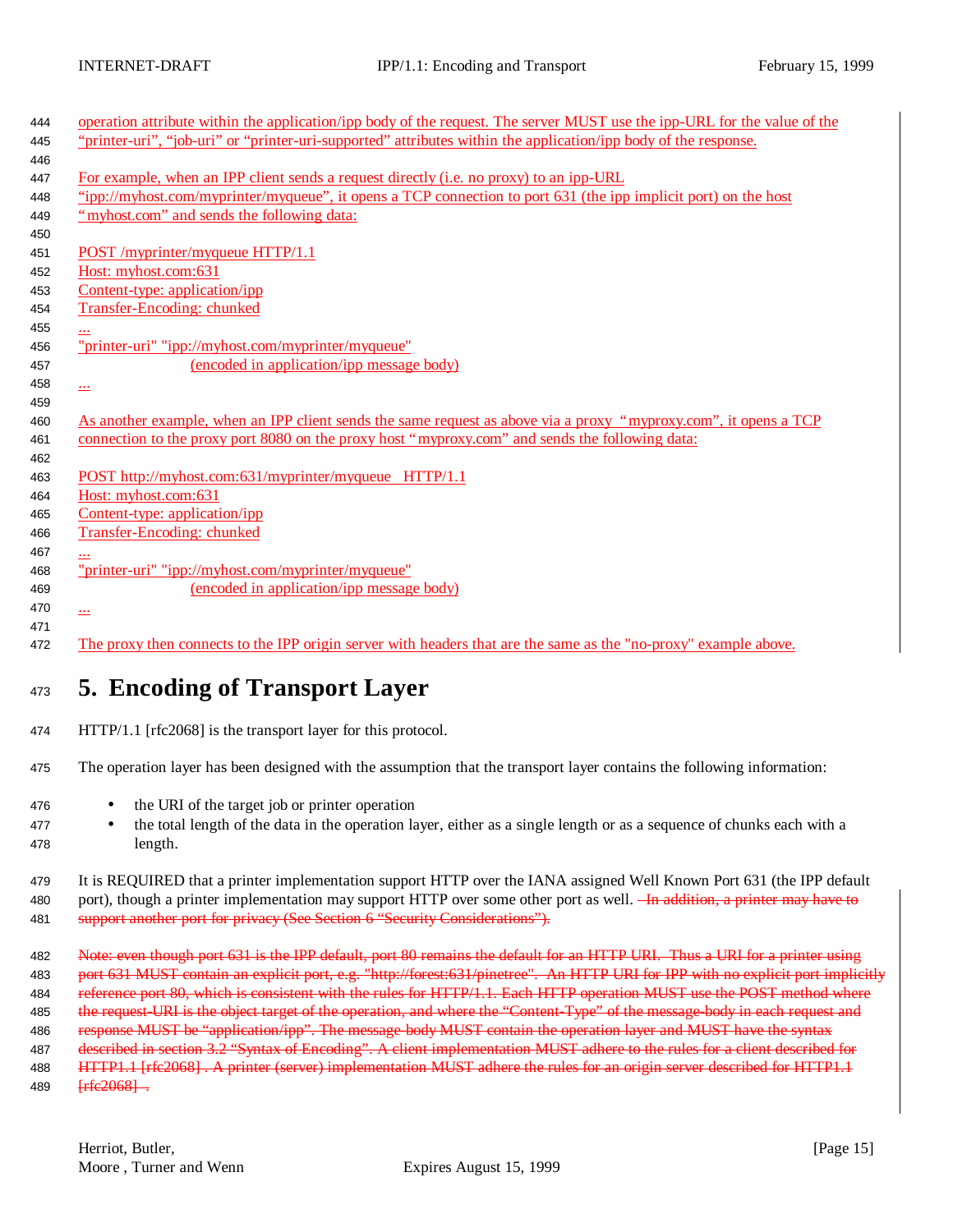An IPP server sends a response for each request that it receives. If an IPP server detects an error, it MAY send a response before it has read the entire request. If the HTTP layer of the IPP server completes processing the HTTP headers successfully, it MAY send an intermediate response, such as "100 Continue", with no IPP data before sending the IPP response. A client MUST expect such a variety of responses from an IPP server. For further information on HTTP/1.1, consult the HTTP documents [rfc2068].

# **6. Compatibility with IPP/1.0**

- IPP 1.1 must be compatible with IPP 1.0, as defined in [ipp-mod-10] and [ipp-pro-10] documents. For compatibility with IPP/1.0, clients and IPP objects (i.e. a server) MUST support additional schemes as described in this section:
- ? If a server receives an IPP/1.0 request, it MUST return an IPP/1.0 response. That is, it MUST support both an http- URL and an https-URL in the target "printer-uri" and "job-uri" operation attributes in a request. The rules for attributes in a response is covered in the next two bullet items.
- ? When a server returns the printer attribute "printer-uri-supported", it MUST return all values of the attribute for an IPP/1.1 request. For an IPP/1.0 request, a server MUST return a subset of the attribute values, excluding those that are ipp-URLs, and including those that are http-URLs and https-URLs..
- ? The table below shows the type of URL that a server returns for the "job-uri" and "job-printer-uri" job attributes for all operations based on how the job was created. The "or" in the table below indicates an implementation option.
- 

| <b>Operation</b><br>attributes for a | Job created via |                        |                 |                        |
|--------------------------------------|-----------------|------------------------|-----------------|------------------------|
| request                              | 1 <sub>1</sub>  | secure <sub>1pp</sub>  | http            | https                  |
| $_{\rm 1pp}$                         | 1 <sub>1</sub>  | No URL returned        | $_{1\text{pp}}$ | No URL returned        |
| secure 1pp                           | 1 <sub>1</sub>  | 1 <sub>1</sub>         | 1 <sub>1</sub>  | $_{1\text{pp}}$        |
| http                                 | $http$          | <b>No URL returned</b> | http            | <b>No URL returned</b> |
| https                                | https or http   | https                  | https or http   | https                  |

- ? If a server registers a nonsecure ipp-URL with a name service, then it MUST also register an http-URL. If a printer supports a secure connection using SSL3, then it MUST register an https-URL.
- ? An IPP/1.1 client MUST use an ipp-URL for non-secure printers unless it receives a "version not supported" error message. Then it MUST try to send a request in version 1.0, using the http-URL in place of the ipp-URL for the target "job-uri" and "printer-uri" operation attributes in the request. For secure printers, an IPP/1.1 client must use the HTTP "Upgrade: TLS/1.0" header (see section 7). An IPP/1.0 client MUST use an http-URL for non-secure printers and an https-URL for secure printers.
- 

request and response MUST be "application/ipp". The message-body MUST contain the operation layer and MUST have the

 Note: even though port 631 is the IPP default, port 80 remains the default for an HTTP URL. Thus an HTTP URL for a printer using port 631 MUST contain an explicit port, e.g. "http://forest:631/pinetree". An HTTP URL for IPP with no explicit port implicitly references port 80, which is consistent with the rules for HTTP/1.1. Each HTTP operation MUST use the POST method where the request-URI is the object target of the operation, and where the "Content-Type" of the message-body in each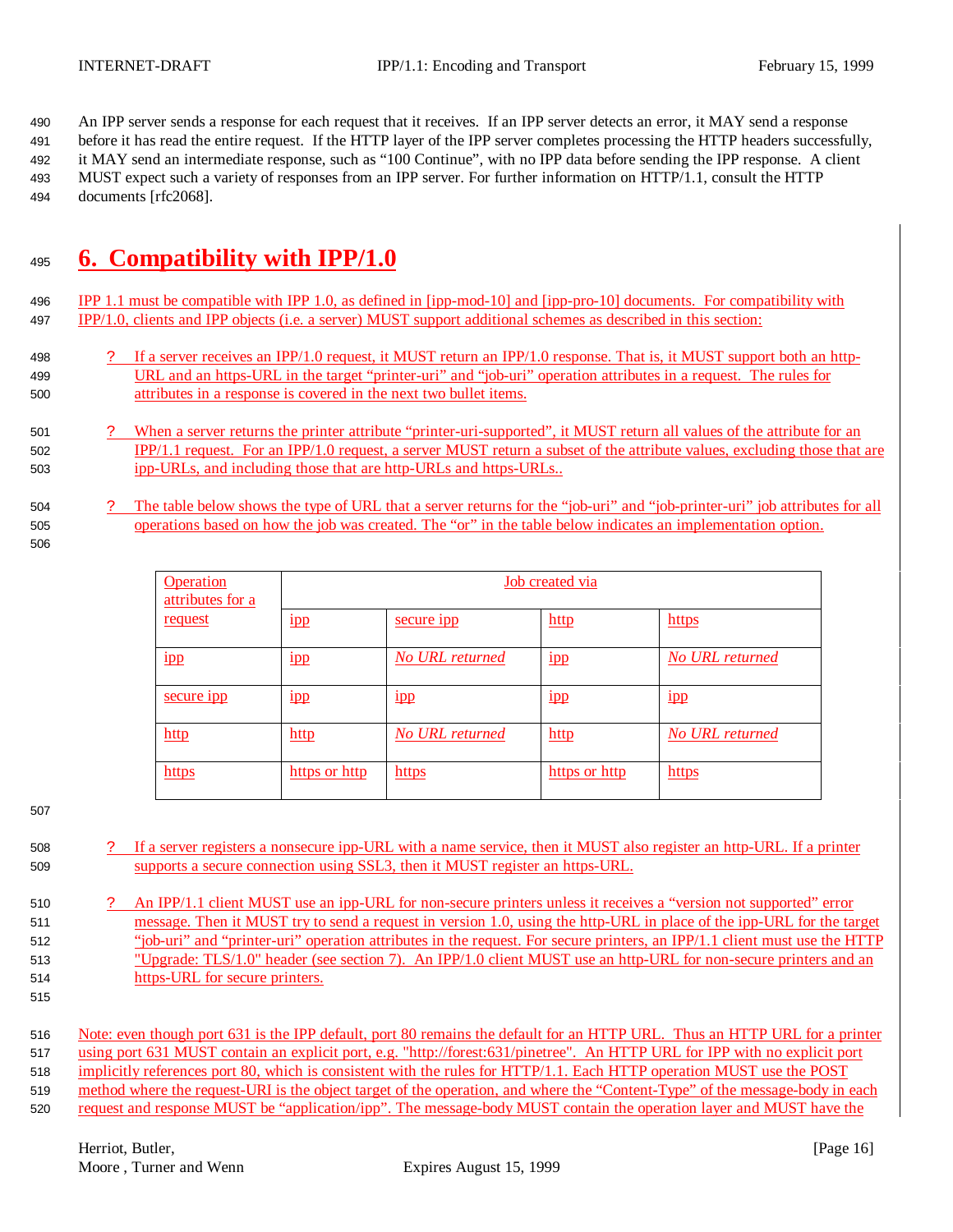syntax described in section 3.2 "Syntax of Encoding". A client implementation MUST adhere to the rules for a client described for HTTP1.1 [rfc2068] . A printer (server) implementation MUST adhere the rules for an origin server described for HTTP1.1 [rfc2068].

# **7. Security Considerations**

525 The IPP Model document defines an IPP implementation with "privacy" as one that implements Secure Socket Layer Version 3 526 (SSL3). Note: SSL3 is not an IETF standards track specification. SSL3Transport Layer Security (TLS) [rfc2246]. TLS meets the requirements for IPP security with regards to features such as mutual authentication and privacy (via encryption). The IPP Model document also outlines IPP-specific security considerations and should be the primary reference for security implications with regards to the IPP protocol itself.

 The IPP Model document defines an IPP implementation with "authentication" as one that implements the standard way for transporting IPP messages within HTTP 1.1. These include the security considerations outlined in the HTTP 1.1 standard document [rfc2068] and Digest Access Authentication extension [rfc2069].

 The current HTTP infrastructure supports HTTP over TCP port 80. IPP server implementations MUST offer IPP services using HTTP over the IANA assigned Well Known Port 631 (the IPP default port). IPP server implementations may support other ports, in addition to this port.

- See further discussion of IPP security concepts in the model document [ipp-mod].
- 

### **5.1Using IPP with SSL3**

- 539 An assumption is that the URI for a secure IPP Printer object has been found by means outside the IPP printing protocol, via a directory service, web site or other means. 541 IPP provides a transparent connection to SSL by calling the corresponding URL (a https URI connects by default to port 443). 542 However, the following functions can be provided to ease the integration of IPP with SSL during implementation:
- connect (URI), returns a status
- "connect" makes an https call and returns the immediate status of the connection as returned by SSL to the user. The status values are explained in section 5.4.2 of the SSL document [ssl].
- **A session-id may also be retained to later resume a session. The SSL handshake protocol may also require the cipher**  specifications supported by the client, key length of the ciphers, compression methods, certificates, etc. These should be sent to the server and hence should be available to the IPP client (although as part of administration features).
- disconnect (session)
- to disconnect a particular session.
- The session-id available from the "connect" could be used.
- resume (session)
- to reconnect using a previous session-id.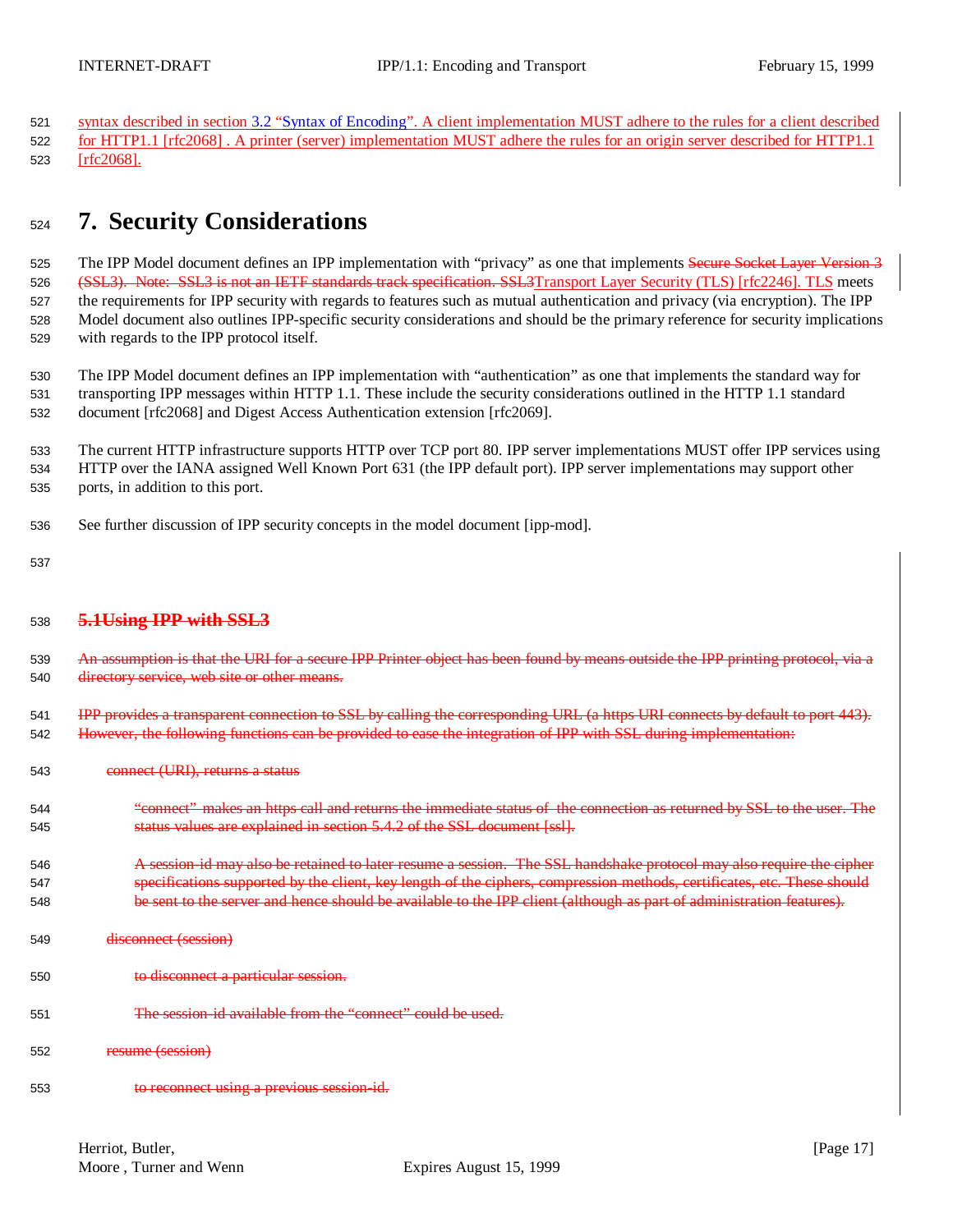## **7.1 The availability of this information as administration features are left for implementers, and need not be specified at this time.Using IPP with TLS**

 An initial IPP request never uses TLS. The switch to TLS occurs either because the server grants the client's request to upgrade to TLS, or a server asks to switch to TLS in its response. Secure communication begins with a server's response to switch to TLS. During the TLS handshake, the original session is preserved.

 An IPP client that wants a secure connection MUST send "TLS/1.0" as one of the field-values of the Upgrade request header, e.g. "Upgrade: TLS/1.0" (see rfc2068 section 14.42). If the origin-server grants the upgrade request, it MUST respond with "101 Switching Protocols", and it MUST include the header "Upgrade: TLS/1.0" to indicate what it is switching to. An IPP client MUST be ready to react appropriately if the server does not grant the upgrade request. Note: the 'Upgrade header' 563 mechanism allows unsecured and secured traffic to share the same port (in this case, 631).

- With current technology, an IPP server can indicate that it wants an upgrade only by returning "401 unauthorized" or "403 forbidden". A server MAY give the client an additional hint by including an "Upgrade: TLS" header in the response. When an IPP client receives such a response, it can perform the request again with an Upgrade header with the "TLS/1.0" value.
- If a server supports TLS, it SHOULD include the "Upgrade" header with the value "TLS/1.0" in response to any OPTIONS request.

 Upgrade is a hop-by-hop header (rfc2068, section 13.5.1), so each intervening proxy which supports TLS MUST also request the same version of TLS/1.0 on its subsequent request. Furthermore, any caching proxy which supports TLS MUST NOT reply from its cache when TLS/1.0 has been requested (although clients are still recommended to explicitly include "Cache-control: no-cache").

 Note: proxy servers may be able to request or initiate a TLS-secured connection, e.g. the outgoing or incoming firewall of a trusted subnetwork.

 Note: the initial connection (containing the Upgrade header) is not secure. Any client expecting a secure connection should first use a non-sensitive operation (e.g. an HTTP POST with an empty message body) to establish a secure connection before sending any sensitive data.

## **8. References**

- [char] N. Freed, J. Postel: IANA Charset Registration Procedures, Work in Progress (draft-freed-charset-reg-02.txt).
- [dpa] ISO/IEC 10175 Document Printing Application (DPA), June 1996.
- [iana] IANA Registry of Coded Character Sets: ftp://ftp.isi.edu/in-notes/iana/assignments/character-sets.
- 584 [ipp-iig] Hastings, Tom, et al., "Internet Printing Protocol/1.0: Protocol/1.1: Implementer's Guide", draft-ietf-ipp-implementers-guide-00.txt, November 1998, work in progress.
- [ipp-lpd] Herriot, R., Hastings, T., Jacobs, N., Martin, J., "Mapping between LPD and IPP Protocols", draft-ietf-ipp-lpd-ipp-map-05.txt, November 1998.
- [ipp-mod-10] R. deBry, T. Hastings, R. Herriot, S. Isaacson, P. Powell, "Internet Printing Protocol/1.0: Model and Semantics", <draft-ietf-ipp-model-11.txt>, November, 1998.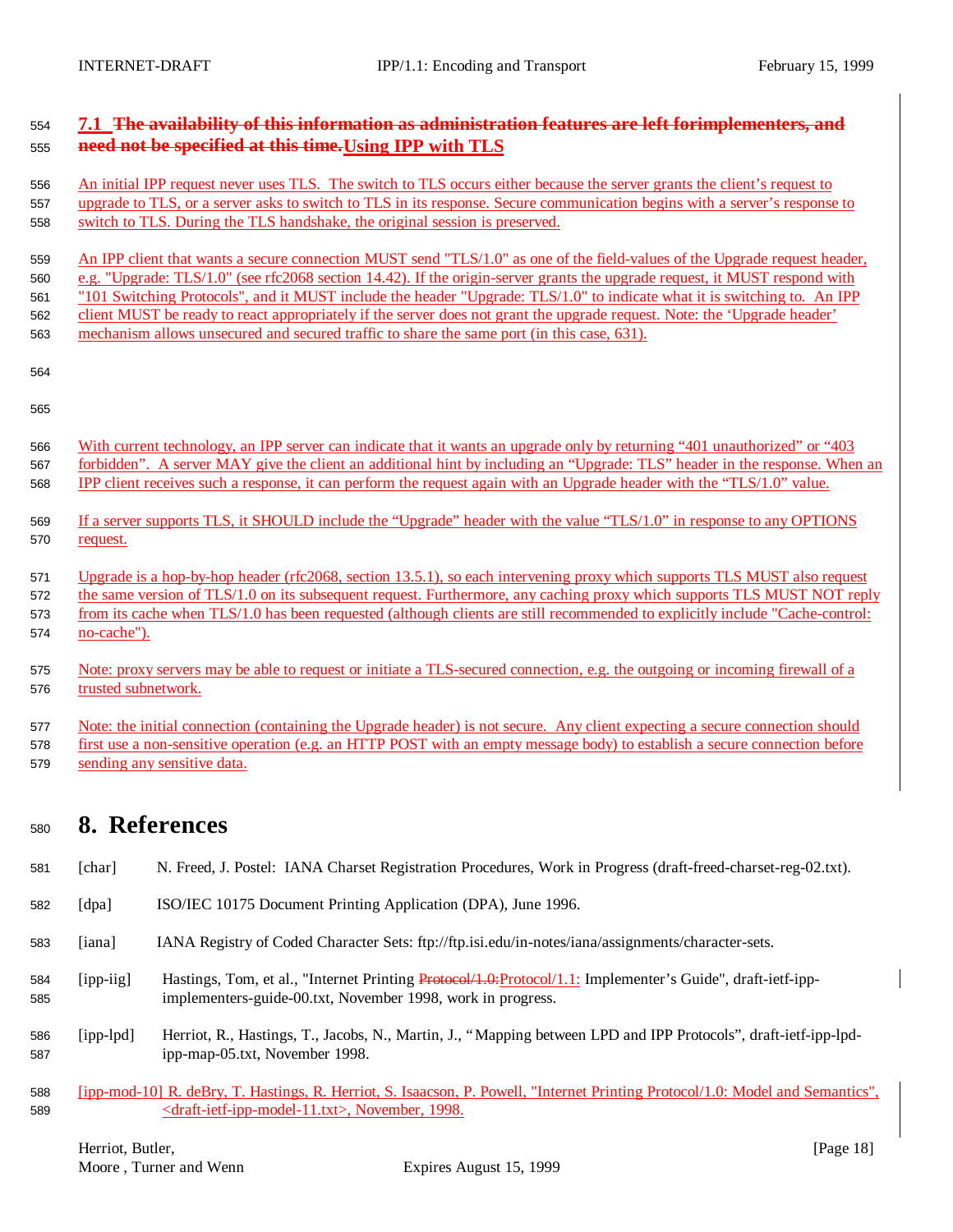- [ipp-mod] R. deBry, T. Hastings, R. Herriot, S. Isaacson, P. Powell, "Internet Printing Protocol/1.0: Model and Semantics", <draft-ietf-ipp-model-11.txt>, November, 1998.
- <draft-ietf-ipp-model-v11-00.txt>, February, 1999.
- [ipp-pro] Herriot, R., Butler, S., Moore, P., Tuner,[ipp-pro-10] Herriot, R., Butler, S., Moore, P., Turner, R., "Internet Printing Protocol/1.0: Encoding and Transport", draft-ietf-ipp-protocol-07.txt, November 1998.
- [ipp-pro] Herriot, R., Butler, S., Moore, P., Turner, R., "Internet Printing Protocol/1.1: Encoding and Transport", draft-ietf-ipp-protocol-v11-00-.txt, February 1999.
- [ipp-rat] Zilles, S., "Rationale for the Structure and Model and Protocol for the Internet Printing Protocol", draft-ietf-ipp-rat-04.txt, November 1998.
- [ipp-req] Wright, D., "Design Goals for an Internet Printing Protocol", draft-ietf-ipp-req-03.txt, November, 1998.
- [rfc822] Crocker, D., "Standard for the Format of ARPA Internet Text Messages", RFC 822, August 1982.
- [rfc1123] Braden, S., "Requirements for Internet Hosts Application and Support", RFC 1123, October, 1989.
- [rfc1179] McLaughlin, L. III, (editor), "Line Printer Daemon Protocol" RFC 1179, August 1990.
- [rfc1543] Postel, J., "Instructions to RFC Authors", RFC 1543, October 1993.
- [rfc1738] Berners-Lee, T., Masinter, L., McCahill, M. , "Uniform Resource Locators (URL)", RFC 1738, December, 1994.
- [rfc1759] Smith, R., Wright, F., Hastings, T., Zilles, S., and Gyllenskog, J., "Printer MIB", RFC 1759, March 1995.
- [rfc1766] H. Alvestrand, " Tags for the Identification of Languages", RFC 1766, March 1995.
- [rfc1808] R. Fielding, "Relative Uniform Resource Locators", RFC1808, June 1995.
- [rfc1903] J. Case, et al. "Textual Conventions for Version 2 of the Simple Network Management Protocol (SNMPv2)", RFC 1903, January 1996.
- [rfc2046] N. Freed & N. Borenstein, Multipurpose Internet Mail Extensions (MIME) Part Two: Media Types. November 611 1996, RFC 2046.
- [rfc2048] N. Freed, J. Klensin & J. Postel. Multipurpose Internet Mail Extension (MIME) Part Four: Registration Procedures. November 1996 (Also BCP0013), RFC 2048.
- [rfc2068] R Fielding, et al, "Hypertext Transfer Protocol HTTP/1.1" RFC 2068, January 1997.
- [rfc2069] J. Franks, et al, "An Extension to HTTP: Digest Access Authentication" RFC 2069, January 1997.
- [rfc2119] S. Bradner, "Key words for use in RFCs to Indicate Requirement Levels", RFC 2119 , March 1997.
- [rfc2184] N. Freed, K. Moore, "MIME Parameter Value and Encoded Word Extensions: Character Sets, Languages, and Continuations", RFC 2184, August 1997.
- [rfc2234] D. Crocker et al., "Augmented BNF for Syntax Specifications: ABNF", RFC 2234. November 1997.
- [rfc2246] T. Dierks et al., "The TLS Protocol", RFC 2246. January 1999.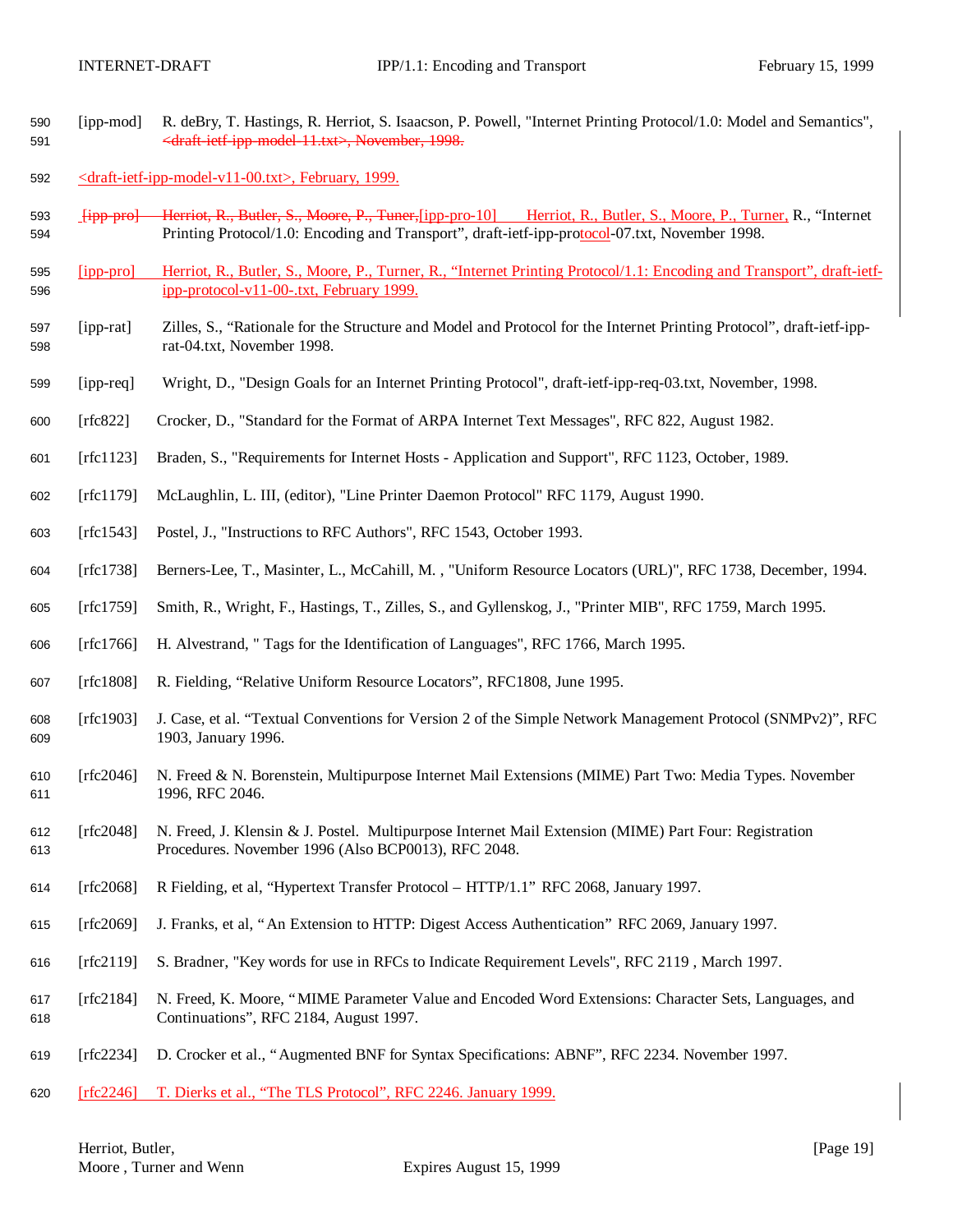621 [rfc2396] Berners-Lee, T., Fielding, R., Masinter, L., "Uniform Resource Identifiers (URI): Generic Syntax", RFC 2396, 622 August 1998.

## <sup>623</sup> **9. Author's Address**

624

Robert Herriot (editor) Paul Moore **Sun Microsystems Inc.** Microsoft Xerox Corporation Microsoft 901 San Antonio Road, MPK-17 Christian Cone Microsoft Way 3400 Hillview Ave., Bldg #1 One Microsoft Way Palo Alto, CA 94303 **Redmond, WA 98053** Palo Alto, CA 94304 Redmond, WA 98053

Phone: 650-786-8995 Phone: 425-936-0908 Phone: 650-813-7696 Phone: 425-936-0908 **Fax: 650-786-7077 Fax: 425-93MS-FAX** Fax: 650-650-813-6860 Fax: 425-93MS-FAX Email: robert.herriot@eng.sun.com Email: paulmo@microsoft.com Email: robert.herriot@pahv.xerox.com Email: paulmo@microsoft.com

Sylvan Butler Randy Turner Hewlett-Packard Sharp Laboratories Boise, ID 83714 Camas, WA 98607

Phone: 208-396-6000 Phone: 208-396-6000 Fax: 208-396-3457 Fax: : 360-817-8436

IPP Mailing List: ipp@pwg.org IPP Mailing List: ipp@pwg.org Phone: 310-333-5764 IPP Mailing List Subscription: ipp-request@pwg.org IPP Mailing List Subscription: ipp-request@pwg.org Fax: 310-333-5514 IPP Web Page: http://www.pwg.org/ipp/ IPP Web Page: http://www.pwg.org/ipp/ Email: jwenn@cp10.es.xerox.com

625

# <sup>626</sup> **10. Other Participants:**

Chuck Adams - Tektronix Harry Lewis - IBM Ron Bergman - Dataproducts Tony Liao - Vivid Image Keith Carter - IBM David Manchala - Xerox Angelo Caruso - Xerox Carl-Uno Manros - Xerox Jeff Copeland - QMS Jay Martin - Underscore

11311 Chinden Blvd. 5750 NW Pacific Rim Blvd

Email: sbutler@boi.hp.com Email: rturner@sharplabs.com

John Wenn **Xerox Corporation** 737 Hawaii St El Segundo, CA 90245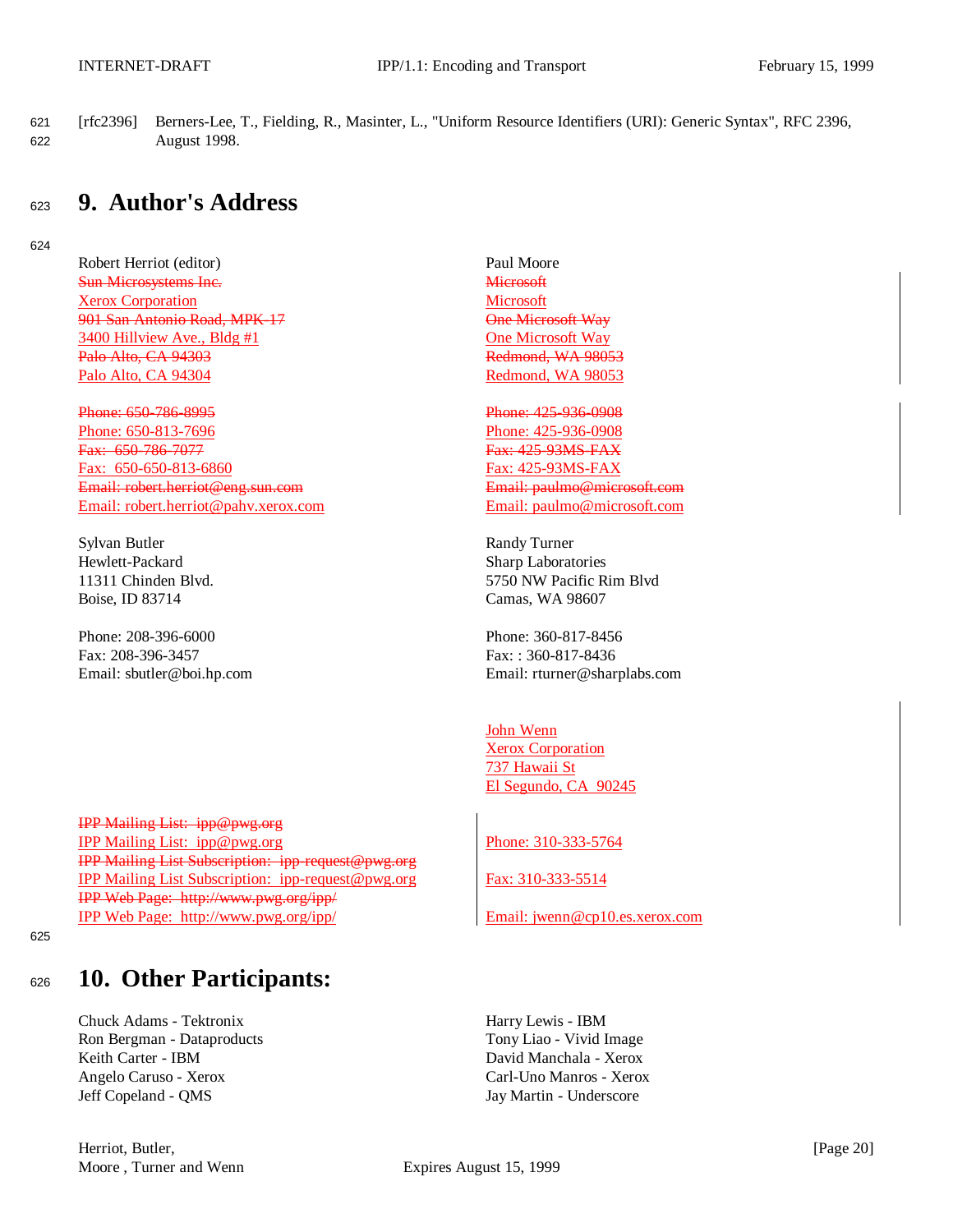- Roger deBry IBM Larry Masinter Xerox Lee Farrell - Canon Ira McDonald - High North Inc. Sue Gleeson - Digital Bob Pentecost - Hewlett-Packard Charles Gordon - Osicom Patrick Powell - Astart Technologies Brian Grimshaw - Apple **Intermected Access 1989** Jeff Rackowitz - Intermected Access 1989 Jeff Rackowitz - Intermected Access 1989 Jeff Rackowitz - Intermected Access 1989 Jeff Rackowitz - Intermected Access 1989 Jeff Rack Jerry Hadsell - IBM Xavier Riley - Xerox Richard Hart - Digital Gary Roberts - Ricoh Tom Hastings - Xerox Stuart Rowley - Kyocera Stephen Holmstead Richard Schneider - Epson Zhi-Hong Huang - Zenographics Shigern Ueda - Canon Scott Isaacson - Novell Bob Von Andel - Allegro Software Rich Lomicka - Digital William Wagner - Digital Products David Kellerman - Northlake Software Jasper Wong - Xionics Robert Kline - TrueSpectra **Don Wright - Lexmark** Dave Kuntz - Hewlett-Packard Rick Yardumian - Xerox Takami Kurono - Brother Lloyd Young - Lexmark Rich Landau - Digital Peter Zehler - Xerox Greg LeClair - Epson Frank Zhao - Panasonic
	- Steve Zilles Adobe

# <sup>627</sup> **11. Appendix A: Protocol Examples**

### <sup>628</sup> **11.1 Print-Job Request**

629 The following is an example of a Print-Job request with job-name, copies, and sides specified. The "ipp-attribute-fidelity" 630 attribute is set to 'true' so that the print request will fail if the "copies" or the "sides" attribute are not supported or their values 631 are not supported.

| <b>Octets</b>              | <b>Symbolic Value</b>       | <b>Protocol field</b>    |
|----------------------------|-----------------------------|--------------------------|
| 0x0100                     | $+ \theta$                  | version number           |
| 0x0101                     | 1.1                         | version-number           |
| 0x0002                     | Print-Job                   | operation-id             |
| 0x00000001                 | 1                           | request-id               |
| 0x01                       | start operation-attributes  | operation-attributes-tag |
| 0x47                       | charset type                | value-tag                |
| 0x0012                     |                             | name-length              |
| attributes-charset         | attributes-charset          | name                     |
| 0x0008                     |                             | value-length             |
| us-ascii                   | US-ASCII                    | value                    |
| 0x48                       | natural-language type       | value-tag                |
| 0x001B                     |                             | name-length              |
| attributes-natural-        | attributes-natural-language | name                     |
| language                   |                             |                          |
| 0x0005                     |                             | value-length             |
| en-us                      | en-US                       | value                    |
| 0x45                       | uri type                    | value-tag                |
| 0x000B                     |                             | name-length              |
| printer-uri                | printer-uri                 | name                     |
| 0x001A                     |                             | value-length             |
| http://forest:631/pinetree | printer pinetree            | value                    |
| 0x42                       | nameWithoutLanguage type    | value-tag                |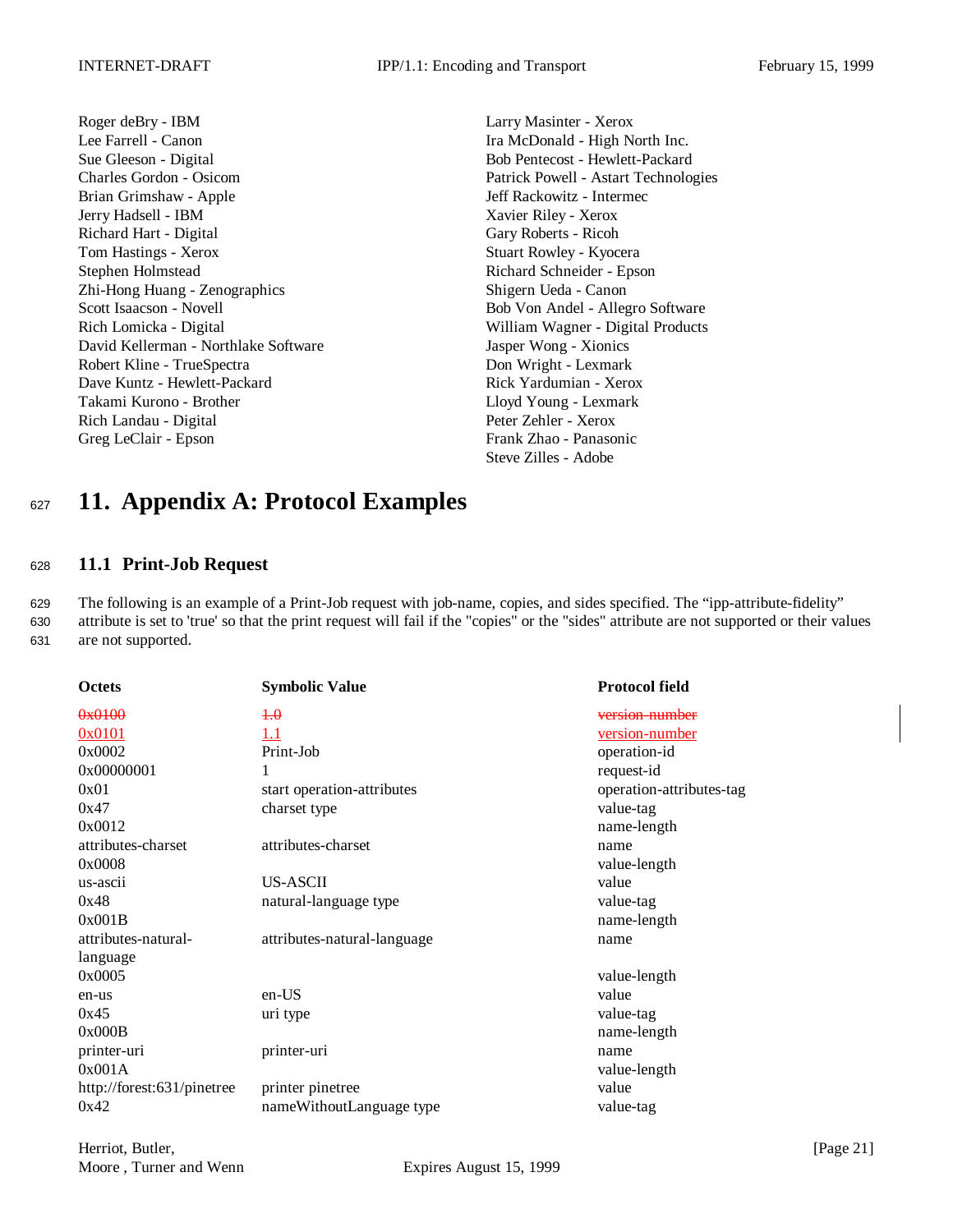| <b>Octets</b>          | <b>Symbolic Value</b>     | <b>Protocol field</b> |
|------------------------|---------------------------|-----------------------|
| 0x0008                 |                           | name-length           |
| job-name               | job-name                  | name                  |
| 0x0006                 |                           | value-length          |
| foobar                 | foobar                    | value                 |
| 0x22                   | boolean type              | value-tag             |
| 0x16                   |                           | name-length           |
| ipp-attribute-fidelity | ipp-attribute-fidelity    | name                  |
| 0x01                   |                           | value-length          |
| 0x01                   | true                      | value                 |
| 0x02                   | start job-attributes      | job-attributes-tag    |
| 0x21                   | integer type              | value-tag             |
| 0x0006                 |                           | name-length           |
| copies                 | copies                    | name                  |
| 0x0004                 |                           | value-length          |
| 0x00000014             | 20                        | value                 |
| 0x44                   | keyword type              | value-tag             |
| 0x0005                 |                           | name-length           |
| sides                  | sides                     | name                  |
| 0x0013                 |                           | value-length          |
| two-sided-long-edge    | two-sided-long-edge       | value                 |
| 0x03                   | end-of-attributes         | end-of-attributes-tag |
| %!PS                   | <postscript></postscript> | data                  |
|                        |                           |                       |

## <sup>632</sup> **11.2 Print-Job Response (successful)**

633 Here is an example of a successful Print-Job response to the previous Print-Job request. The printer supported the "copies" and 634 "sides" attributes and their supplied values. The status code returned is 'successful-ok'.

| <b>Octets</b>               | <b>Symbolic Value</b>       | <b>Protocol field</b>    |
|-----------------------------|-----------------------------|--------------------------|
| 0x0100                      | $+0$                        | version number           |
| 0x0101                      | 1.1                         | <u>version-number</u>    |
| 0x0000                      | successful-ok               | status-code              |
| 0x00000001                  | 1                           | request-id               |
| 0x01                        | start operation-attributes  | operation-attributes-tag |
| 0x47                        | charset type                | value-tag                |
| 0x0012                      |                             | name-length              |
| attributes-charset          | attributes-charset          | name                     |
| 0x0008                      |                             | value-length             |
| us-ascii                    | US-ASCII                    | value                    |
| 0x48                        | natural-language type       | value-tag                |
| 0x001B                      |                             | name-length              |
| attributes-natural-language | attributes-natural-language | name                     |
| 0x0005                      |                             | value-length             |
| en-us                       | en-US                       | value                    |
| 0x41                        | textWithoutLanguage type    | value-tag                |
| 0x000E                      |                             | name-length              |
| status-message              | status-message              | name                     |
| 0x000D                      |                             | value-length             |
| successful-ok               | successful-ok               | value                    |
| 0x02                        | start job-attributes        | job-attributes-tag       |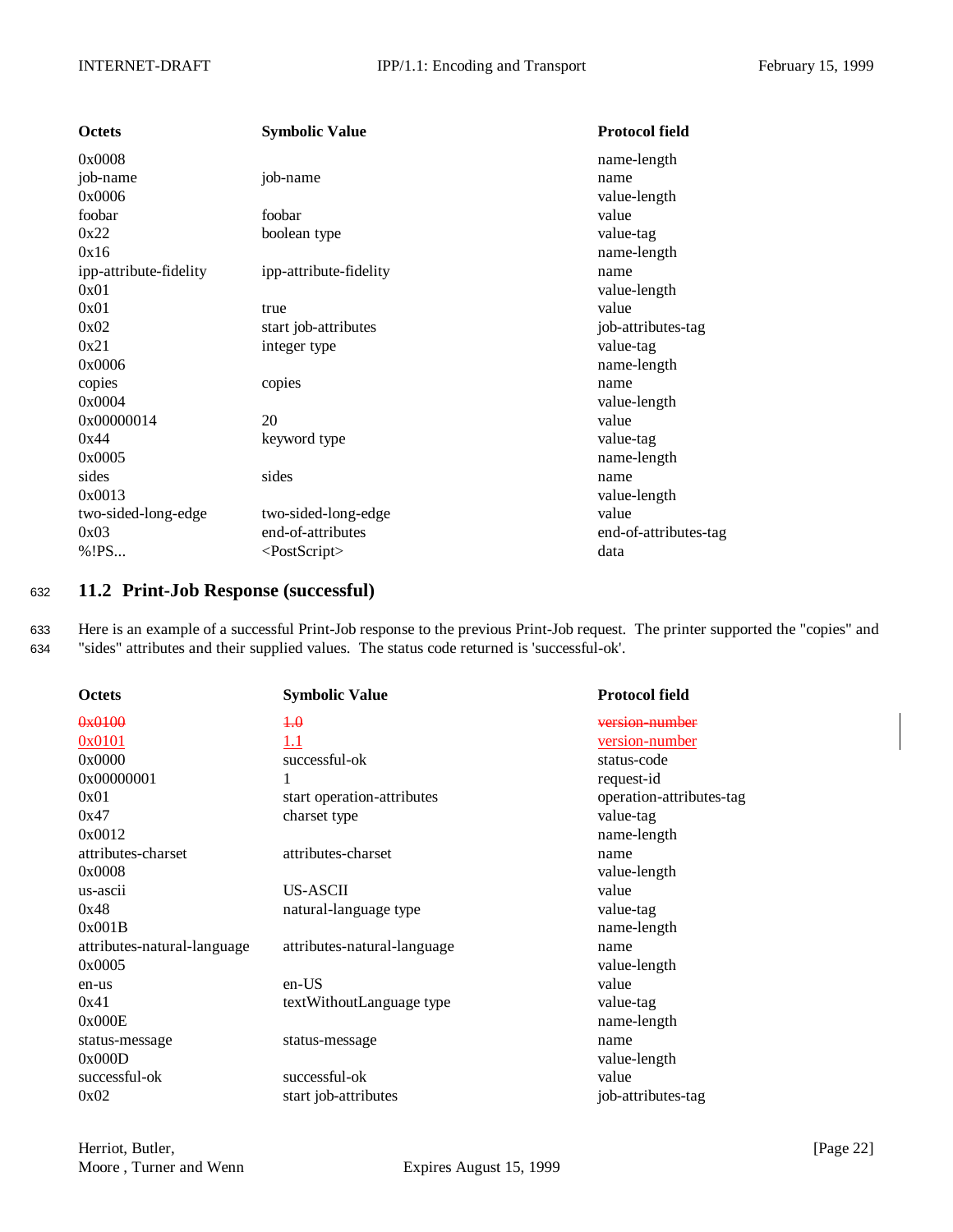| <b>Octets</b>                  | <b>Symbolic Value</b>    | <b>Protocol field</b> |
|--------------------------------|--------------------------|-----------------------|
| 0x21                           | integer                  | value-tag             |
| 0x0006                         |                          | name-length           |
| job-id                         | job-id                   | name                  |
| 0x0004                         |                          | value-length          |
| 147                            | 147                      | value                 |
| 0x45                           | uri type                 | value-tag             |
| 0x0007                         |                          | name-length           |
| job-uri                        | job-uri                  | name                  |
| 0x001E                         |                          | value-length          |
| http://forest:631/pinetree/123 | job 123 on pinetree      | value                 |
| 0x42                           | nameWithoutLanguage type | value-tag             |
| 0x0009                         |                          | name-length           |
| job-state                      | job-state                | name                  |
| 0x0004                         |                          | value-length          |
| 0x0003                         | pending                  | value                 |
| 0x03                           | end-of-attributes        | end-of-attributes-tag |

### <sup>635</sup> **11.3 Print-Job Response (failure)**

 Here is an example of an unsuccessful Print-Job response to the previous Print-Job request. It fails because, in this case, the printer does not support the "sides" attribute and because the value '20' for the "copies" attribute is not supported. Therefore, no job is created, and neither a "job-id" nor a "job-uri" operation attribute is returned. The error code returned is 'client-error-attributes-or-values-not-supported' (0x040B).

640

| <b>Octets</b>            | <b>Symbolic Value</b>                           | <b>Protocol field</b>      |
|--------------------------|-------------------------------------------------|----------------------------|
| 0x0100                   | 4.0                                             | version number             |
| 0x0101                   | 1.1                                             | version-number             |
| 0x040B                   | client-error-attributes-or-values-not-supported | status-code                |
| 0x00000001               | 1                                               | request-id                 |
| 0x01                     | start operation-attributes                      | operation-attribute tag    |
| 0x47                     | charset type                                    | value-tag                  |
| 0x0012                   |                                                 | name-length                |
| attributes-charset       | attributes-charset                              | name                       |
| 0x0008                   |                                                 | value-length               |
| us-ascii                 | US-ASCII                                        | value                      |
| 0x48                     | natural-language type                           | value-tag                  |
| 0x001B                   |                                                 | name-length                |
| attributes-natural-      | attributes-natural-language                     | name                       |
| language                 |                                                 |                            |
| 0x0005                   |                                                 | value-length               |
| en-us                    | $en-US$                                         | value                      |
| 0x41                     | textWithoutLanguage type                        | value-tag                  |
| 0x000E                   |                                                 | name-length                |
| status-message           | status-message                                  | name                       |
| 0x002F                   |                                                 | value-length               |
| client-error-attributes- | client-error-attributes-or-values-not-supported | value                      |
| or-values-not-           |                                                 |                            |
| supported                |                                                 |                            |
| 0x05                     | start unsupported-attributes                    | unsupported-attributes tag |
| 0x21                     | integer type                                    | value-tag                  |
|                          |                                                 |                            |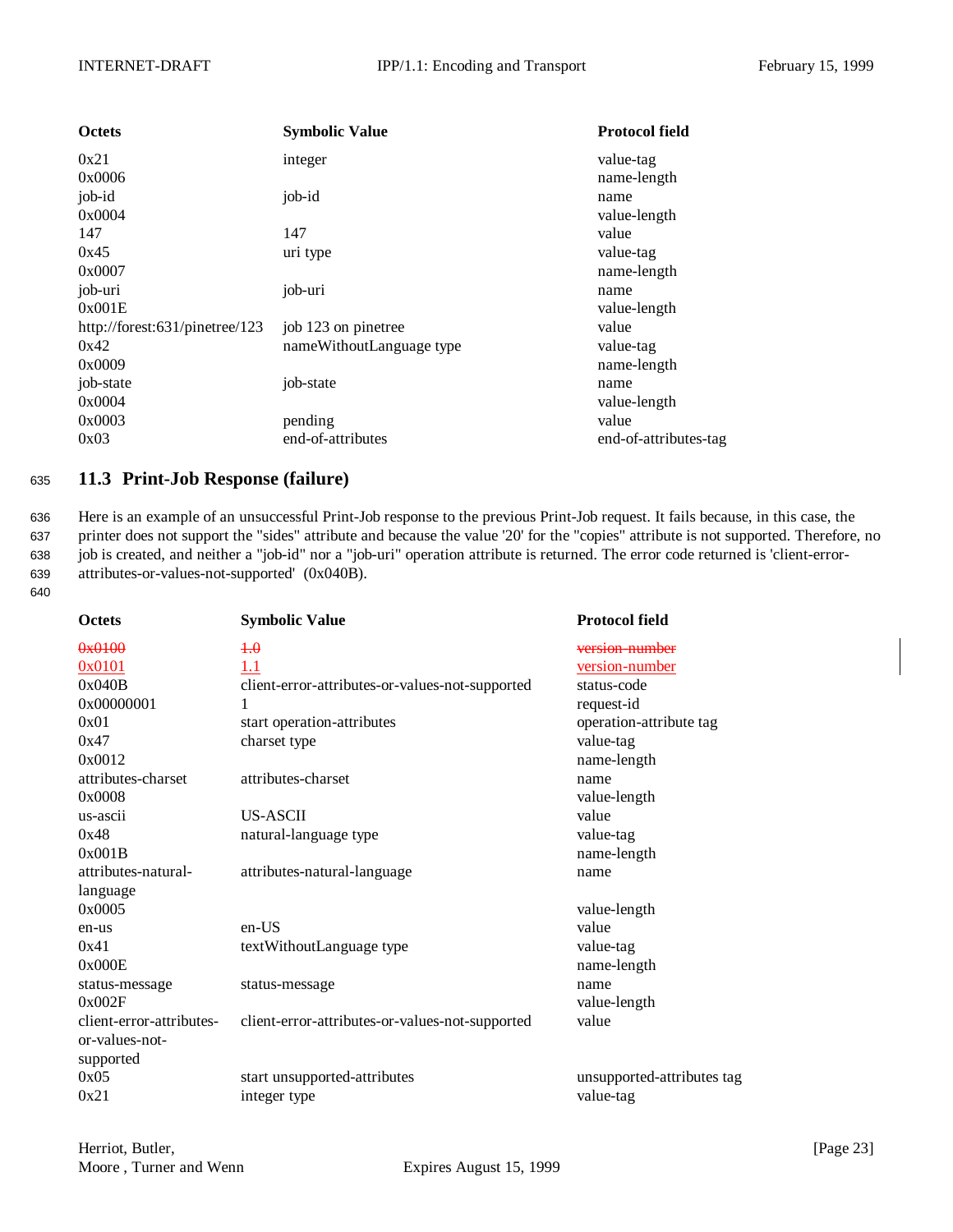| <b>Octets</b> | <b>Symbolic Value</b> | <b>Protocol field</b> |
|---------------|-----------------------|-----------------------|
| 0x0006        |                       | name-length           |
| copies        | copies                | name                  |
| 0x0004        |                       | value-length          |
| 0x00000014    | 20                    | value                 |
| 0x10          | unsupported (type)    | value-tag             |
| 0x0005        |                       | name-length           |
| sides         | sides                 | name                  |
| 0x0000        |                       | value-length          |
| 0x03          | end-of-attributes     | end-of-attributes-tag |

### <sup>641</sup> **11.4 Print-Job Response (success with attributes ignored)**

 Here is an example of a successful Print-Job response to a Print-Job request like the previous Print-Job request, except that the value of 'ipp-attribute-fidelity' is false. The print request succeeds, even though, in this case, the printer supports neither the "sides" attribute nor the value '20' for the "copies" attribute. Therefore, a job is created, and both a "job-id" and a "job-uri" operation attribute are returned. The unsupported attributes are also returned in an Unsupported Attributes Group. The error code returned is 'successful-ok-ignored-or-substituted-attributes' (0x0001).

647

| <b>Octets</b>               | <b>Symbolic Value</b>                           | <b>Protocol field</b>      |
|-----------------------------|-------------------------------------------------|----------------------------|
| 0x0100                      | $+ \theta$                                      | version number             |
| 0x0101                      | 1.1                                             | version-number             |
| 0x0001                      | successful-ok-ignored-or-substituted-attributes | status-code                |
| 0x00000001                  | 1                                               | request-id                 |
| 0x01                        | start operation-attributes                      | operation-attributes-tag   |
| 0x47                        | charset type                                    | value-tag                  |
| 0x0012                      |                                                 | name-length                |
| attributes-charset          | attributes-charset                              | name                       |
| 0x0008                      |                                                 | value-length               |
| us-ascii                    | US-ASCII                                        | value                      |
| 0x48                        | natural-language type                           | value-tag                  |
| 0x001B                      |                                                 | name-length                |
| attributes-natural-language | attributes-natural-language                     | name                       |
| 0x0005                      |                                                 | value-length               |
| en-us                       | $en-US$                                         | value                      |
| 0x41                        | textWithoutLanguage type                        | value-tag                  |
| 0x000E                      |                                                 | name-length                |
| status-message              | status-message                                  | name                       |
| 0x002F                      |                                                 | value-length               |
| successful-ok-ignored-or-   | successful-ok-ignored-or-substituted-attributes | value                      |
| substituted-attributes      |                                                 |                            |
| 0x05                        | start unsupported-attributes                    | unsupported-attributes tag |
| 0x21                        | integer type                                    | value-tag                  |
| 0x0006                      |                                                 | name-length                |
| copies                      | copies                                          | name                       |
| 0x0004                      |                                                 | value-length               |
| 0x00000014                  | 20                                              | value                      |
| 0x10                        | unsupported (type)                              | value-tag                  |
| 0x0005                      |                                                 | name-length                |
| sides                       | sides                                           | name                       |
| 0x0000                      |                                                 | value-length               |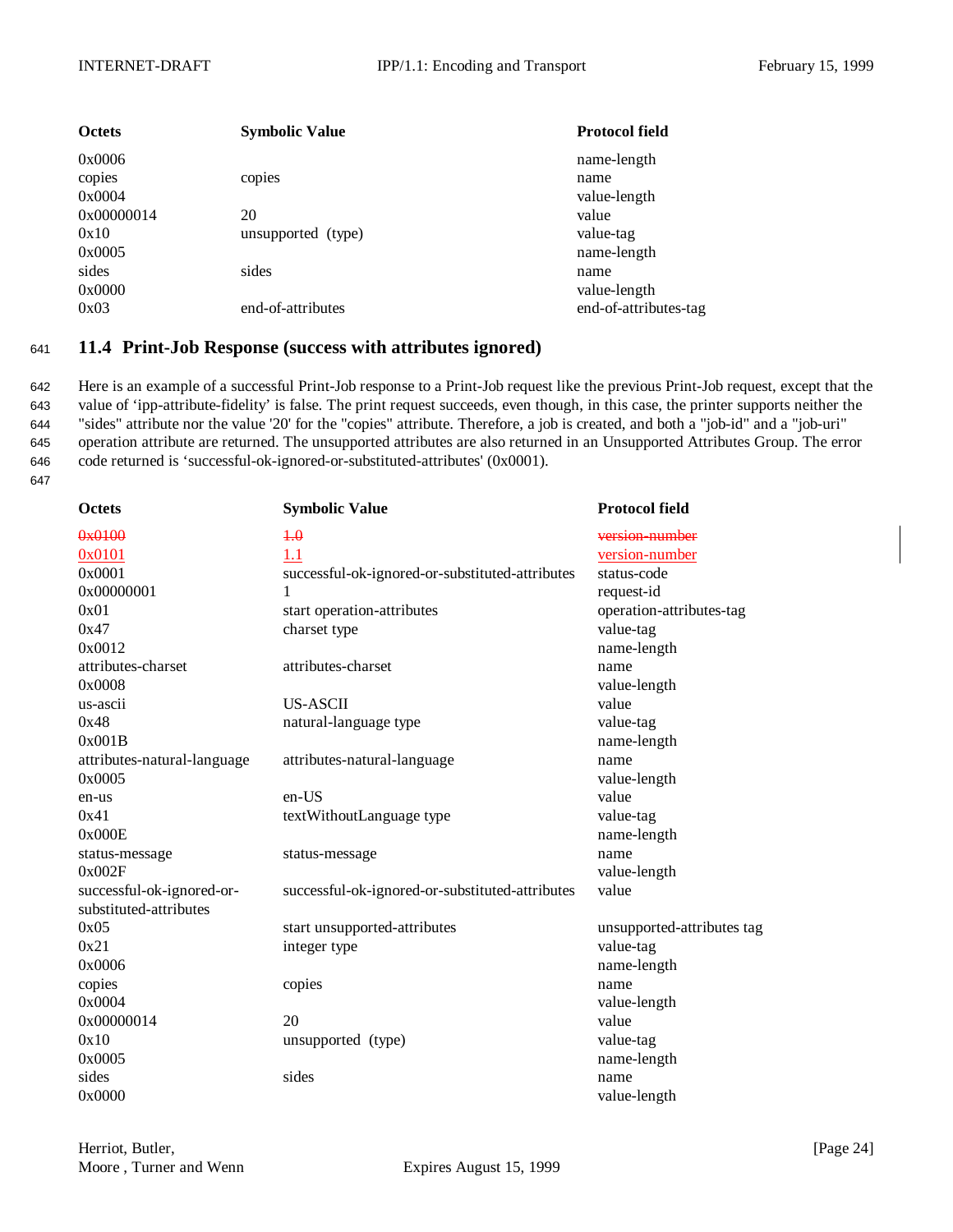| <b>Octets</b>                  | <b>Symbolic Value</b>    | <b>Protocol field</b> |
|--------------------------------|--------------------------|-----------------------|
| 0x02                           | start job-attributes     | job-attributes-tag    |
| 0x21                           | integer                  | value-tag             |
| 0x0006                         |                          | name-length           |
| job-id                         | job-id                   | name                  |
| 0x0004                         |                          | value-length          |
| 147                            | 147                      | value                 |
| 0x45                           | uri type                 | value-tag             |
| 0x0007                         |                          | name-length           |
| job-uri                        | job-uri                  | name                  |
| 0x001E                         |                          | value-length          |
| http://forest:631/pinetree/123 | job 123 on pinetree      | value                 |
| 0x42                           | nameWithoutLanguage type | value-tag             |
| 0x0009                         |                          | name-length           |
| job-state                      | job-state                | name                  |
| 0x0004                         |                          | value-length          |
| 0x0003                         | pending                  | value                 |
| 0x03                           | end-of-attributes        | end-of-attributes-tag |

648

## <sup>649</sup> **11.5 Print-URI Request**

650 The following is an example of Print-URI request with copies and job-name parameters:

| <b>Octets</b>             | <b>Symbolic Value</b>       | <b>Protocol field</b>    |
|---------------------------|-----------------------------|--------------------------|
| 0x0100                    | $+ \theta$                  | version number           |
| 0x0101                    | 1.1                         | <u>version-number</u>    |
| 0x0003                    | Print-URI                   | operation-id             |
| 0x00000001                | 1                           | request-id               |
| 0x01                      | start operation-attributes  | operation-attributes-tag |
| 0x47                      | charset type                | value-tag                |
| 0x0012                    |                             | name-length              |
| attributes-charset        | attributes-charset          | name                     |
| 0x0008                    |                             | value-length             |
| us-ascii                  | US-ASCII                    | value                    |
| 0x48                      | natural-language type       | value-tag                |
| 0x001B                    |                             | name-length              |
| attributes-natural-       | attributes-natural-language | name                     |
| language                  |                             |                          |
| 0x0005                    |                             | value-length             |
| en-us                     | $en-US$                     | value                    |
| 0x45                      | uri type                    | value-tag                |
| 0x000B                    |                             | name-length              |
| printer-uri               | printer-uri                 | name                     |
| 0x001A                    |                             | value-length             |
| http://forest:631/pinetre | printer pinetree            | value                    |
| e                         |                             |                          |
| 0x45                      | uri type                    | value-tag                |
| 0x000C                    |                             | name-length              |
| document-uri              | document-uri                | name                     |
| 0x11                      |                             | value-length             |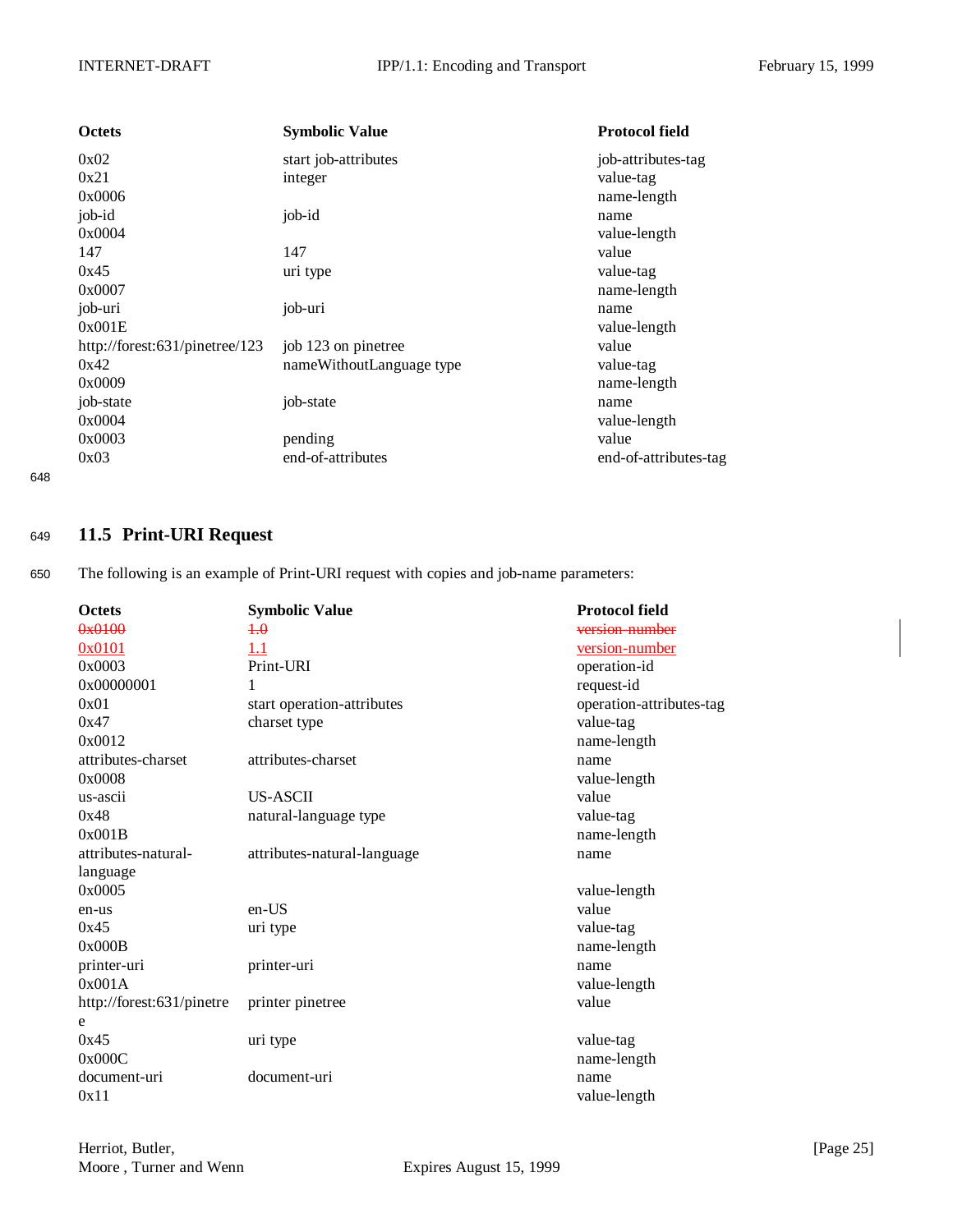| <b>Octets</b>     | <b>Symbolic Value</b>    | <b>Protocol field</b> |
|-------------------|--------------------------|-----------------------|
| ftp://foo.com/foo | ftp://foo.com/foo        | value                 |
| 0x42              | nameWithoutLanguage type | value-tag             |
| 0x0008            |                          | name-length           |
| job-name          | job-name                 | name                  |
| 0x0006            |                          | value-length          |
| foobar            | foobar                   | value                 |
| 0x02              | start job-attributes     | job-attributes-tag    |
| 0x21              | integer type             | value-tag             |
| 0x0006            |                          | name-length           |
| copies            | copies                   | name                  |
| 0x0004            |                          | value-length          |
| 0x00000001        |                          | value                 |
| 0x03              | end-of-attributes        | end-of-attributes-tag |

## <sup>651</sup> **11.6 Create-Job Request**

652 The following is an example of Create-Job request with no parameters and no attributes:

| <b>Octets</b>              | <b>Symbolic Value</b>       | <b>Protocol field</b>    |
|----------------------------|-----------------------------|--------------------------|
| 0x0100                     | $+0$                        | version number           |
| 0x0101                     | $1.1\,$                     | <u>version-number</u>    |
| 0x0005                     | Create-Job                  | operation-id             |
| 0x00000001                 | 1                           | request-id               |
| 0x01                       | start operation-attributes  | operation-attributes-tag |
| 0x47                       | charset type                | value-tag                |
| 0x0012                     |                             | name-length              |
| attributes-charset         | attributes-charset          | name                     |
| 0x0008                     |                             | value-length             |
| us-ascii                   | US-ASCII                    | value                    |
| 0x48                       | natural-language type       | value-tag                |
| 0x001B                     |                             | name-length              |
| attributes-natural-        | attributes-natural-language | name                     |
| language                   |                             |                          |
| 0x0005                     |                             | value-length             |
| en-us                      | en-US                       | value                    |
| 0x45                       | uri type                    | value-tag                |
| 0x000B                     |                             | name-length              |
| printer-uri                | printer-uri                 | name                     |
| 0x001A                     |                             | value-length             |
| http://forest:631/pinetree | printer pinetree            | value                    |
| 0x03                       | end-of-attributes           | end-of-attributes-tag    |

## <sup>653</sup> **11.7 Get-Jobs Request**

654 The following is an example of Get-Jobs request with parameters but no attributes:

| <b>Octets</b> | <b>Symbolic Value</b>      | <b>Protocol field</b>    |
|---------------|----------------------------|--------------------------|
| 0x0100        | $+ \theta$                 | version number           |
| 0x0101        |                            | version-number           |
| 0x000A        | Get-Jobs                   | operation-id             |
| 0x00000123    | 0x123                      | request-id               |
| 0x01          | start operation-attributes | operation-attributes-tag |

Herriot, Butler, [Page 26] Moore, Turner and Wenn Expires August 15, 1999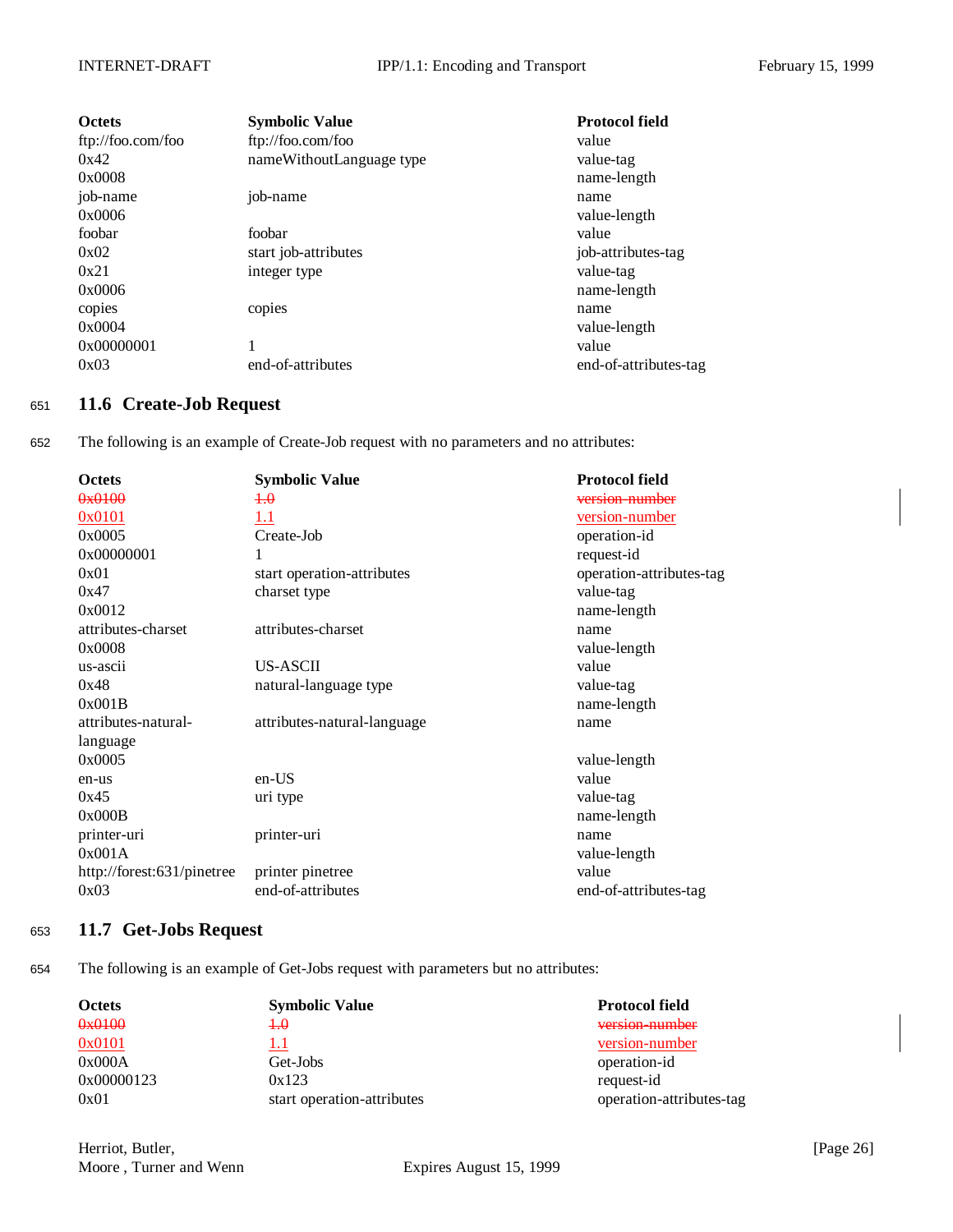| <b>Octets</b>               | <b>Symbolic Value</b>       | <b>Protocol field</b> |
|-----------------------------|-----------------------------|-----------------------|
| 0x47                        | charset type                | value-tag             |
| 0x0012                      |                             | name-length           |
| attributes-charset          | attributes-charset          | name                  |
| 0x0008                      |                             | value-length          |
| us-ascii                    | <b>US-ASCII</b>             | value                 |
| 0x48                        | natural-language type       | value-tag             |
| 0x001B                      |                             | name-length           |
| attributes-natural-language | attributes-natural-language | name                  |
| 0x0005                      |                             | value-length          |
| en-us                       | en-US                       | value                 |
| 0x45                        | uri type                    | value-tag             |
| 0x000B                      |                             | name-length           |
| printer-uri                 | printer-uri                 | name                  |
| 0x001A                      |                             | value-length          |
| http://forest:631/pinetree  | printer pinetree            | value                 |
| 0x21                        | integer type                | value-tag             |
| 0x0005                      |                             | name-length           |
| limit                       | limit                       | name                  |
| 0x0004                      |                             | value-length          |
| 0x00000032                  | 50                          | value                 |
| 0x44                        | keyword type                | value-tag             |
| 0x0014                      |                             | name-length           |
| requested-attributes        | requested-attributes        | name                  |
| 0x0006                      |                             | value-length          |
| job-id                      | job-id                      | value                 |
| 0x44                        | keyword type                | value-tag             |
| 0x0000                      | additional value            | name-length           |
| 0x0008                      |                             | value-length          |
| job-name                    | job-name                    | value                 |
| 0x44                        | keyword type                | value-tag             |
| 0x0000                      | additional value            | name-length           |
| 0x000F                      |                             | value-length          |
| document-format             | document-format             | value                 |
| 0x03                        | end-of-attributes           | end-of-attributes-tag |

### <sup>655</sup> **11.8 Get-Jobs Response**

656 The following is an of Get-Jobs response from previous request with 3 jobs. The Printer returns no information about the 657 second job (because of security reasons):

| <b>Octets</b>      | <b>Symbolic Value</b>      | <b>Protocol field</b>    |
|--------------------|----------------------------|--------------------------|
| 0x0100             | $+0$                       | version number           |
| 0x0101             | 1.1                        | version-number           |
| 0x0000             | successful-ok              | status-code              |
| 0x00000123         | 0x123                      | request-id (echoed back) |
| 0x01               | start operation-attributes | operation-attribute-tag  |
| 0x47               | charset type               | value-tag                |
| 0x0012             |                            | name-length              |
| attributes-charset | attributes-charset         | name                     |
| 0x000A             |                            | value-length             |
| ISO-8859-1         | ISO-8859-1                 | value                    |
| 0x48               | natural-language type      | value-tag                |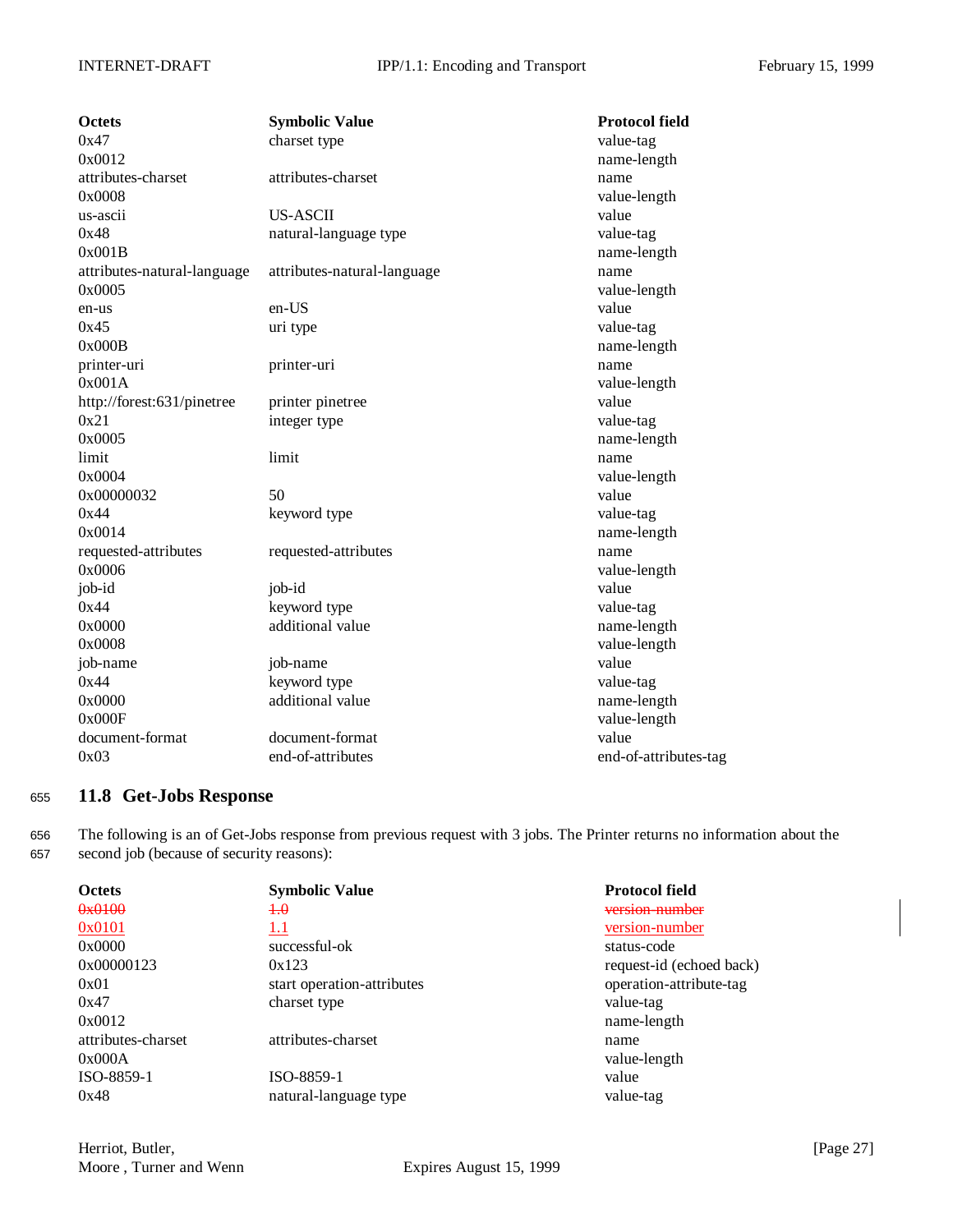| Octets                      | <b>Symbolic Value</b>             | <b>Protocol field</b> |
|-----------------------------|-----------------------------------|-----------------------|
| 0x001B                      |                                   | name-length           |
| attributes-natural-language | attributes-natural-language       | name                  |
| 0x0005                      |                                   | value-length          |
| en-us                       | $en-US$                           | value                 |
| 0x41                        | textWithoutLanguage type          | value-tag             |
| 0x000E                      |                                   | name-length           |
| status-message              | status-message                    | name                  |
| 0x000D                      |                                   | value-length          |
| successful-ok               | successful-ok                     | value                 |
| 0x02                        | start job-attributes (1st object) | job-attributes-tag    |
| 0x21                        | integer type                      | value-tag             |
| 0x0006                      |                                   | name-length           |
| job-id                      | job-id                            | name                  |
| 0x0004                      |                                   | value-length          |
| 147                         | 147                               | value                 |
| 0x36                        | nameWithLanguage                  | value-tag             |
| 0x0008                      |                                   | name-length           |
| job-name                    | job-name                          | name                  |
| 0x000C                      |                                   | value-length          |
| 0x0005                      |                                   | sub-value-length      |
| fr-ca                       | fr-CA                             | value                 |
| 0x0003                      |                                   | sub-value-length      |
| fou                         | fou                               | name                  |
| 0x02                        | start job-attributes (2nd object) | job-attributes-tag    |
| 0x02                        | start job-attributes (3rd object) | job-attributes-tag    |
| 0x21                        | integer type                      | value-tag             |
| 0x0006                      |                                   | name-length           |
| job-id                      | job-id                            | name                  |
| 0x0004                      |                                   | value-length          |
| 148                         | 148                               | value                 |
| 0x36                        | nameWithLanguage                  | value-tag             |
| 0x0008                      |                                   | name-length           |
| job-name                    | job-name                          | name                  |
| 0x0012                      |                                   | value-length          |
| 0x0005                      |                                   | sub-value-length      |
| de-CH                       | de-CH                             | value                 |
| 0x0009                      |                                   | sub-value-length      |
| isch guet                   | isch guet                         | name                  |
| 0x03                        | end-of-attributes                 | end-of-attributes-tag |

# <sup>658</sup> **12. Appendix C: Registration of MIME Media Type Information for** <sup>659</sup> **"application/ipp"**

660 This appendix contains the information that IANA requires for registering a MIME media type. The information following 661 this paragraph will be forwarded to IANA to register application/ipp whose contents are defined in Section 3 "Encoding of the 662 Operation Layer" in this document:

663 **MIME type name:** application

### 664 **MIME subtype name:** ipp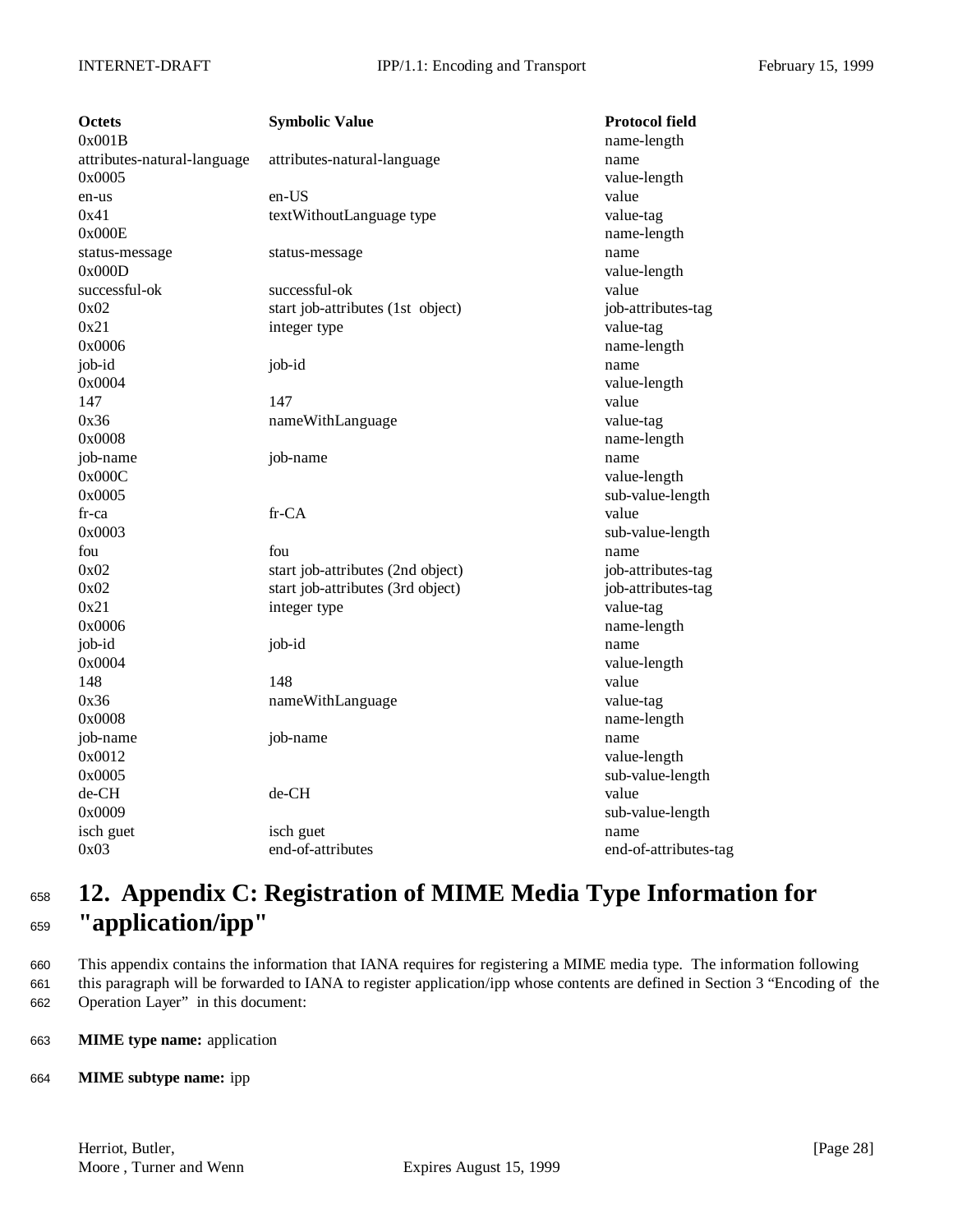A Content-Type of "application/ipp" indicates an Internet Printing Protocol message body (request or response). Currently there 666 is one version:  $\frac{IPP}{1.0}$ ,  $\frac{IPP}{1.1}$ , whose syntax is described in Section 3 "Encoding of the Operation Layer" of [ipp-pro], and whose semantics are described in [ipp-mod].

- **Required parameters:** none
- **Optional parameters:** none
- **Encoding considerations:**

671 IPP/1.0IPP/1.1 protocol requests/responses MAY contain long lines and ALWAYS contain binary data (for example attribute value lengths).

#### **Security considerations:**

**IPP/1.0IPP/1.1** protocol requests/responses do not introduce any security risks not already inherent in the underlying transport protocols. Protocol mixed-version interworking rules in [ipp-mod] as well as protocol encoding rules in [ipp-pro] are complete and unambiguous.

#### **Interoperability considerations:**

 IPP/1.0IPP/1.1 requests (generated by clients) and responses (generated by servers) MUST comply with all conformance requirements imposed by the normative specifications [ipp-mod] and [ipp-pro]. Protocol encoding rules specified in [ipp-pro] are comprehensive, so that interoperability between conforming implementations is guaranteed (although support for specific 681 optional features is not ensured). Both the "charset" and "natural-language" of all  $\frac{IPP}{1.0}$   $IPP/1.1$  attribute values which are a LOCALIZED-STRING are explicit within IPP protocol requests/responses (without recourse to any external information in HTTP, SMTP, or other message transport headers).

#### **Published specification:**

685 [ipp-mod] Isaacson, S., deBry, R., Hastings, T., Herriot, R., Powell, P., "Internet Printing Protocol/1.0:Protocol/1.1: Model 686 and Semantics" draft-ietf-ipp-mod-11.txt, November, 1998.draft-ietf-ipp-mod-v11-00.txt, February, 1999.

687 [ipp-pro] Herriot, R., Butler, S., Moore, P., Turner, R., "Internet Printing Protocol/1.0: Protocol/1.1: Encoding and Transport", draft-ietf-ipp-pro-07.txt, November, 1998.draft-ietf-ipp-protocol-v11-00.txt, February, 1999.

#### **Applications which use this media type:**

 Internet Printing Protocol (IPP) print clients and print servers, communicating using HTTP/1.1 (see [IPP-PRO]), SMTP/ESMTP, FTP, or other transport protocol. Messages of type "application/ipp" are self-contained and transport-independent, including "charset" and "natural-language" context for any LOCALIZED-STRING value.

### **Person & email address to contact for further information:**

694 Scott A. Isaacson

- Novell, Inc.
- 122 E 1700 S
- 697 Provo, UT 84606
- Phone: 801-861-7366
- Fax: 801-861-4025
- Email: sisaacson@novell.comTom Hastings
- Xerox Corporation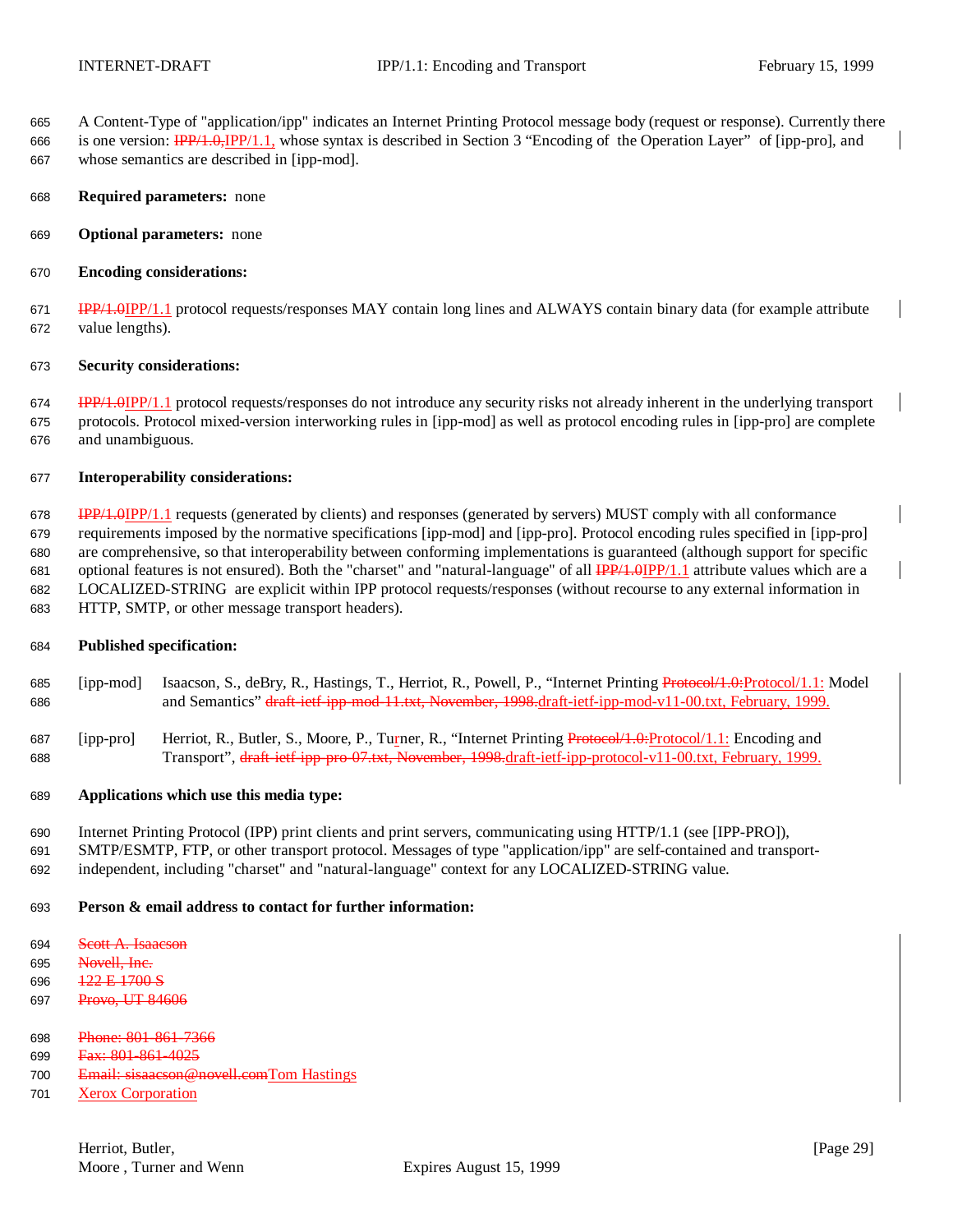- 737 Hawaii St. ESAE-231
- El Segundo, CA
- Phone: 310-333-6413
- Fax: 310-333-5514
- Email: thastings@cp10.es.xerox.com

or

- Robert Herriot
- 709 Sun Microsystems Inc.
- 901 San Antonio Road, MPK-17
- 711 Palo Alto, CA 94303
- 712 Phone: 650-786-8995
- 713 Fax: 650-786-7077
- Email: robert.herriot@eng.sun.comXerox Corporation
- 715 Hillview Ave., Bldg #1
- Palo Alto, CA 94304
- Phone: 650-813-7696
- Fax: 650-813-6860
- Email: robert.herriot@pahv.xerox.com
- **Intended usage:**
- COMMON

# **11.13. Appendix D: Full Copyright StatementNotices**

 The IETF takes no position regarding the validity or scope of any intellectual property or other rights that might be claimed to pertain to the implementation or use of the technology described in this document or the extent to which any license under such rights might or might not be available; neither does it represent that it has made any effort to identify any such rights. Information on the IETF's procedures with respect to rights in standards-track and standards-related documentation can be found in BCP-11[BCP-11]. Copies of claims of rights made available for publication and any assurances of licenses to be made available, or the result of an attempt made to obtain a general license or permission for the use of such proprietary rights by implementers or users of this specification can be obtained from the IETF Secretariat.

 The IETF invites any interested party to bring to its attention any copyrights, patents or patent applications, or other proprietary rights which may cover technology that may be required to practice this standard. Please address the information to the IETF Executive Director.

Copyright (C)The Internet Society (1998).(1999). All Rights Reserved

 This document and translations of it may be copied and furnished to others, and derivative works that comment on or otherwise explain it or assist in its implementation may be prepared, copied, published and distributed, in whole or in part, without restriction of any kind, provided that the above copyright notice and this paragraph are included on all such copies and derivative works. However, this document itself may not be modified in any way, such as by removing the copyright notice or references to the Internet Society or other Internet organizations, except as needed for the purpose of developing Internet standards in which case the procedures for copyrights defined in the Internet Standards process must be followed, or as required to translate it into languages other than English.